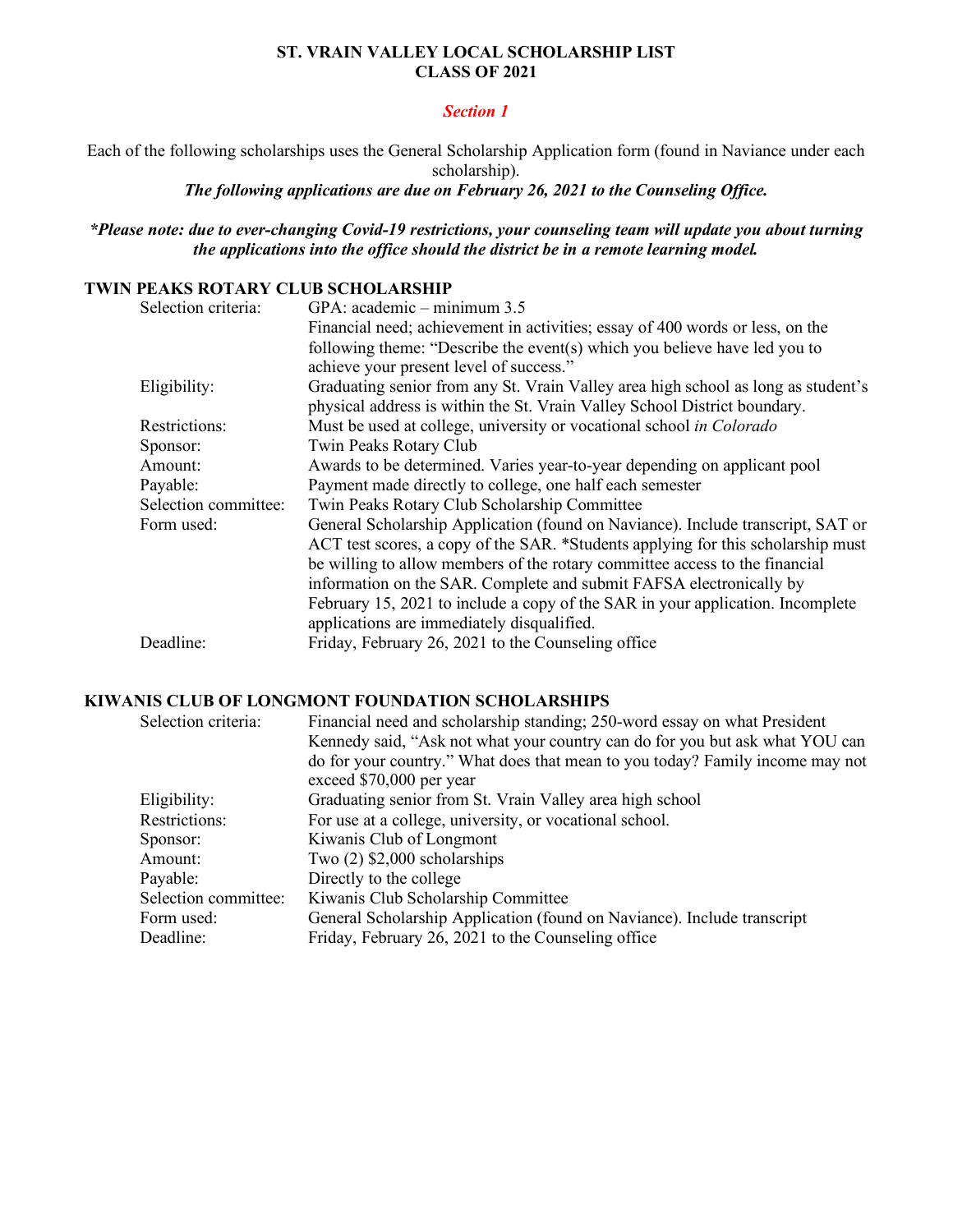# **AMERICAN LEGION AUXILIARY SCHOLARSHIP, UNIT 32**

| Selection criteria:  | Financial need, 25%; scholarship standing, 25%; community service, 25%;        |
|----------------------|--------------------------------------------------------------------------------|
|                      | ESSAY—Women in the Military, 25%                                               |
| Eligibility:         | Graduating senior from St. Vrain Valley School District RE1J or qualified home |
|                      | or private school.                                                             |
| Restrictions:        | May attend any university, college or vocational school in the USA             |
| Sponsor:             | American Legion Auxiliary Unit #32                                             |
| Amount:              | At least one \$1,000 scholarship                                               |
| Payable:             | Payment made to college for the scholarship recipient                          |
| Selection committee: | American Legion Auxiliary Unit 32 Scholarship Committee                        |
| Form used:           | General Scholarship Application (found on Naviance); essay, include transcript |
| Deadline:            | Friday, February 26, 2021 to the Counseling office                             |

#### **THE FRED ELHART WORLD WAR II MEMORIAL SCHOLARSHIP**

The Fred Elhart Memorial Scholarship is named in honor of Fred Elhart who served in the US Army during WWII.

| Selection criteria:                   | Essay, citizenship, grades, recommendations and need. Essay topic: Describe and<br>comment on America's Influence on the World Following WWII, and how has it |
|---------------------------------------|---------------------------------------------------------------------------------------------------------------------------------------------------------------|
|                                       | evolved into the current USA foreign policy regarding military bases abroad.                                                                                  |
| Eligibility:                          | Graduating senior from St. Vrain Valley area high school                                                                                                      |
| Restrictions:                         | None                                                                                                                                                          |
| Sponsor:                              | American Legion Post #32                                                                                                                                      |
| Amount:                               | One $(1)$ \$1,500 scholarship                                                                                                                                 |
| Payable:                              | Payment made directly to college. Award presented at one of the Legion's<br>regular meetings in May.                                                          |
| Selection committee:                  | American Legion Scholarship Committee                                                                                                                         |
| Form used:                            | General Scholarship Application (found on Naviance), essay, include transcript                                                                                |
| Deadline:                             | Friday, February 26, 2021 to the Counseling office                                                                                                            |
| *Required Format                      |                                                                                                                                                               |
| $\sim$ Minimum length of one (1) nage |                                                                                                                                                               |

- o Minimum length of one (1) page
- o Double spaced
- o 1" margins on all sides
- o Times New Roman or Calibri, 12 pt. font
- o Left justified only
- $\circ$  Title page with
	- $\overline{\phantom{a}}$  Title of the Essay
	- Your name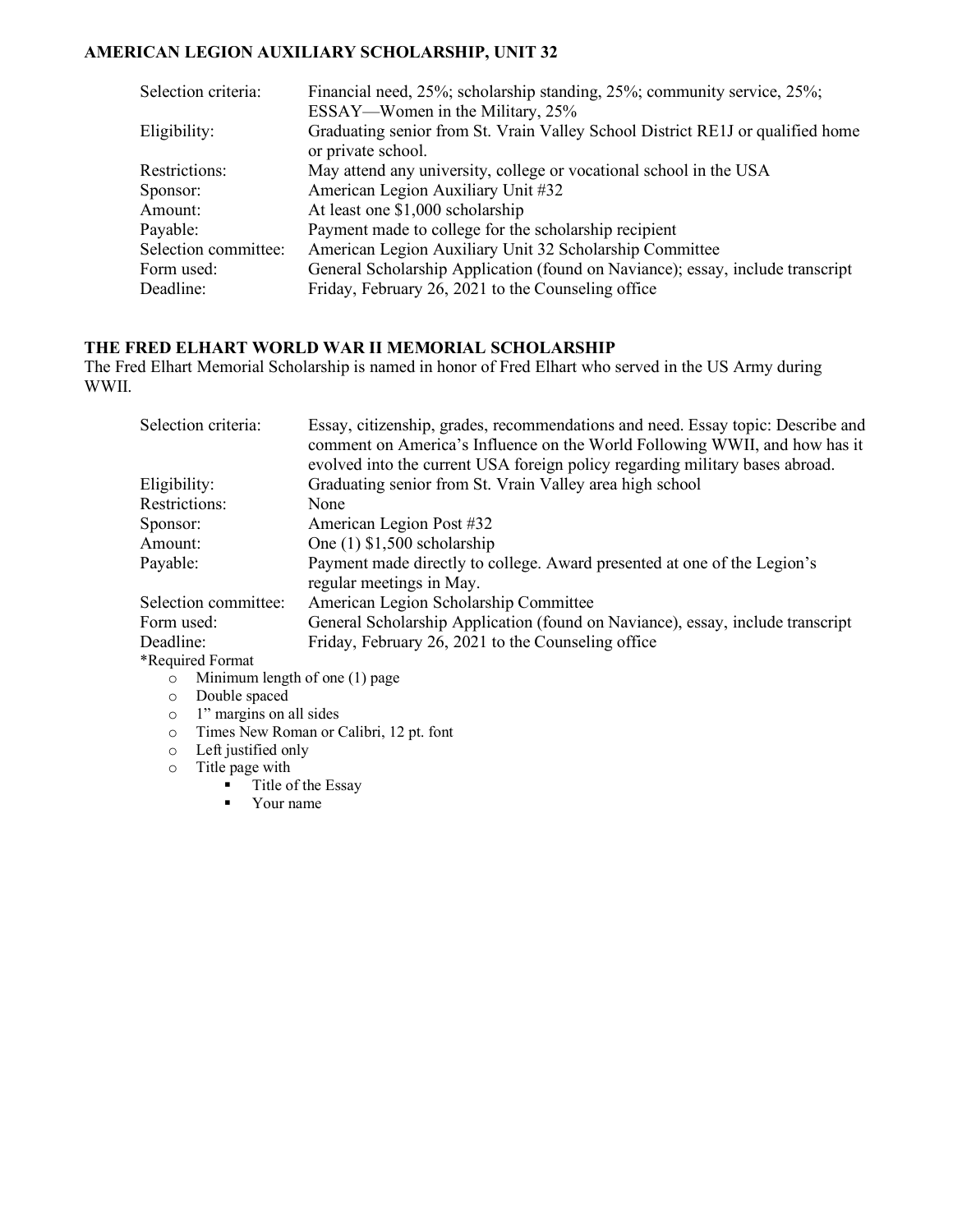## **PHIL HART MEMORIAL SCHOLARSHIP**

The Phil Hart Memorial Scholarship is named in honor of Phil Hart who served in the US Army, 540<sup>th</sup> Combat Engineer Regiment, 1<sup>st</sup> Battalion Company A, during WWII. He landed in Anzio, Italy. Campaigns included Algeria; French Morocco; Sicily, Naples; Poggio, southern France, and the Rhineland.

| Selection criteria:                     | Essay, citizenship, grades, recommendations and need. Essay topic: Veterans<br>returning from wars, in all eras, have experienced mental health issues. Describe |
|-----------------------------------------|------------------------------------------------------------------------------------------------------------------------------------------------------------------|
|                                         | what this has been called through the years, and how should our government treat<br>veterans with mental health needs.                                           |
|                                         |                                                                                                                                                                  |
| Eligibility:                            | Graduating senior from St. Vrain Valley area high school                                                                                                         |
| Restrictions:                           | None                                                                                                                                                             |
| Sponsor:                                | American Legion Post #32                                                                                                                                         |
| Amount:                                 | One $(1)$ \$1,500 scholarship                                                                                                                                    |
| Payable:                                | Payment made directly to college. Award Presented at one of the Legion's<br>regular meetings in May                                                              |
| Selection committee:                    | American Legion Scholarship Committee                                                                                                                            |
| Form Used:                              | General Scholarship Application (found on Naviance), essay, include transcript                                                                                   |
| Deadline:                               | Friday, February 26, 2021 to the Counseling office                                                                                                               |
| *Required Format                        |                                                                                                                                                                  |
| $\sim$ Minimum lapath of ang $(1)$ naga |                                                                                                                                                                  |

- o Minimum length of one (1) page
- o Double spaced o 1" margins on all sides
- o Times New Roman or Calibri, 12 pt. font
- o Left justified only
- o Title page with
	- Title of the Essay
	- § Your name

#### **JAMES B. CLAYTON MEMORIAL SCHOLARSHIP**

The James B. Clayton memorial Scholarship is named in honor of James B. Clayton who served as a naval corpsman serving in Vietnam as the "doc" for a company of Marines. He lived in Longmont for many years, was commander of the DAV and frequently spoke to school kids about his experiences. He would be happy to know this scholarship is in his honor.

|                                          | Selection criteria:                     | Essay, citizenship, grades, recommendations and need. Essay on the following<br>topic: Studying the Vietnam War Era. Why should younger generations study the<br>Vietnam War Era in American History? What lessons were learned from this<br>war, and how can we apply these lessons to future political decisions on going to<br>war? |
|------------------------------------------|-----------------------------------------|----------------------------------------------------------------------------------------------------------------------------------------------------------------------------------------------------------------------------------------------------------------------------------------------------------------------------------------|
| Eligibility:                             |                                         | Graduating senior from St. Vrain Valley area high school                                                                                                                                                                                                                                                                               |
| Restrictions:<br>None                    |                                         |                                                                                                                                                                                                                                                                                                                                        |
| Sponsor:                                 |                                         | American Legion Post #32                                                                                                                                                                                                                                                                                                               |
| One $(1)$ \$1,500 scholarship<br>Amount: |                                         |                                                                                                                                                                                                                                                                                                                                        |
| Payable:                                 |                                         | Payment made directly to college. Award presented at one of the Legion's<br>regular meetings in May.                                                                                                                                                                                                                                   |
|                                          | Selection committee:                    | American Legion Scholarship Committee                                                                                                                                                                                                                                                                                                  |
| Form used:                               |                                         | General Scholarship Application (found on Naviance), essay, include transcript                                                                                                                                                                                                                                                         |
| Deadline:                                |                                         | Friday, February 26, 2021 to the Counseling office                                                                                                                                                                                                                                                                                     |
|                                          | *Required Format                        |                                                                                                                                                                                                                                                                                                                                        |
| $\circ$                                  | Minimum length of one (1) page          |                                                                                                                                                                                                                                                                                                                                        |
| $\circ$                                  | Double spaced                           |                                                                                                                                                                                                                                                                                                                                        |
| $\circ$                                  | 1" margins on all sides                 |                                                                                                                                                                                                                                                                                                                                        |
| $\circ$                                  | Times New Roman or Calibri, 12 pt. font |                                                                                                                                                                                                                                                                                                                                        |
| $\circ$                                  | Left justified only                     |                                                                                                                                                                                                                                                                                                                                        |
| $\circ$                                  | Title page with                         |                                                                                                                                                                                                                                                                                                                                        |

- § Title of the Essay
- § Your name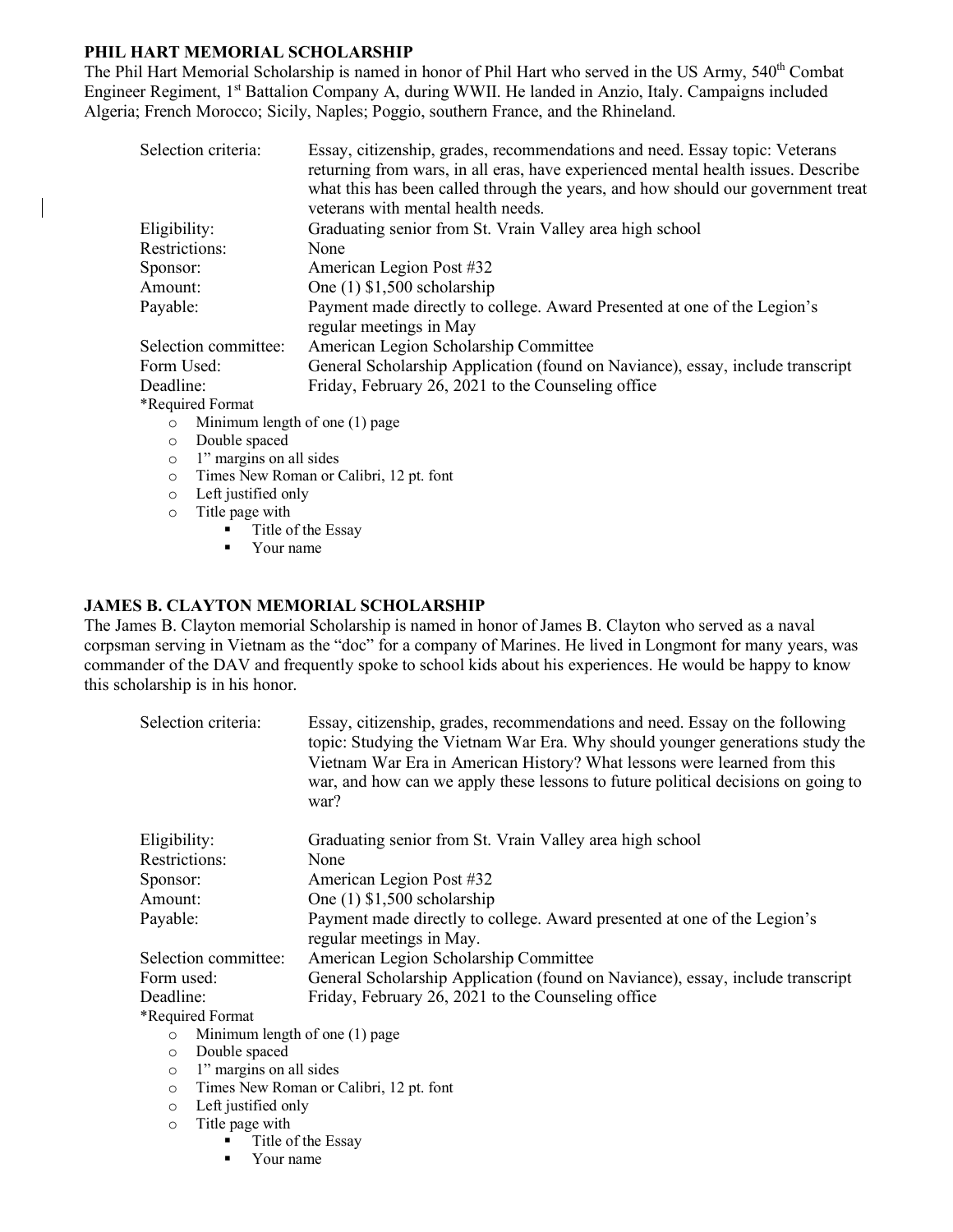### **HM3 CHRISTOPHER "DOC" ANDERSON MEMORIAL SCHOLARSHIP**

The HM3 Christopher "Doc" Anderson Memorial Scholarship is named in honor of Christopher Anderson, a U.S. Navy Corpsman from Longmont, who was killed in action on December 4, 2006 while serving in Iraq with the U.S. Marine Corps. A graduate of Longmont High School, Christopher saved more than one life during his service, and earned the respect of his compatriots for his willingness to help anyone in need.

| Selection criteria:                         | Essay, citizenship, grades, recommendations, and need. HM3 (FMF) Christopher<br>A. Anderson lived a life of service to his family, friends, and country. Essay:<br>How will you use this scholarship and your education in service of others? |  |
|---------------------------------------------|-----------------------------------------------------------------------------------------------------------------------------------------------------------------------------------------------------------------------------------------------|--|
| Eligibility:                                | Graduating senior from St. Vrain Valley area high school                                                                                                                                                                                      |  |
| <b>Restrictions:</b>                        | None                                                                                                                                                                                                                                          |  |
| Sponsor:                                    | American Legion Post #32                                                                                                                                                                                                                      |  |
| Amount:                                     | One $(1)$ \$1,500 scholarship                                                                                                                                                                                                                 |  |
| Payable:                                    | Payment made directly to college. Award presented at one of the Legion's<br>regular meetings in May.                                                                                                                                          |  |
| Selection committee:                        | American Legion Scholarship Committee                                                                                                                                                                                                         |  |
| Form used:                                  | General Scholarship Application (found on Naviance), essay, include transcript                                                                                                                                                                |  |
| Deadline:                                   | Friday, February 26, 2021 to the Counseling office                                                                                                                                                                                            |  |
| *Required Format                            |                                                                                                                                                                                                                                               |  |
| Minimum length of one $(1)$ page<br>$\circ$ |                                                                                                                                                                                                                                               |  |
| Double spaced<br>$\circ$                    |                                                                                                                                                                                                                                               |  |
| $\circ$                                     | 1" margins on all sides                                                                                                                                                                                                                       |  |
| $\circ$                                     | Times New Roman or Calibri, 12 pt. font                                                                                                                                                                                                       |  |

- o Left justified only
- o Title page with
	- Title of the Essay
	- Your name

#### **PAUL DAVID RODRIGUEZ VIETNAM MEMORIAL SCHOLARSHIP**

The Paul David Rodriguez Vietnam Memorial Scholarship is named in honor of Paul David Rodriguez, who served in the US Army, being the first Longmont resident killed in the Vietnam War, in 1966. He was a paratrooper with the 101<sup>st</sup> Airborne Division; he was awarded two Bronze Star medals and a Purple Heart with oak leaf cluster medal.

| Selection criteria:                | Essay, citizenship, grades, recommendations and need. Essay topic: Men were<br>drafted to serve in WWII, the Korean and Vietnam Wars; do you think draft is a<br>fair way to make people serve their country? Do you notice a pattern of who (eg:<br>race, economics, religion) was drafted during these eras, and do you agree that it<br>was fair? If you were drafted to fight the wars in the Middle East, would you<br>look for a way out or would you serve? |
|------------------------------------|--------------------------------------------------------------------------------------------------------------------------------------------------------------------------------------------------------------------------------------------------------------------------------------------------------------------------------------------------------------------------------------------------------------------------------------------------------------------|
| Eligibility:                       | Graduating senior from St. Vrain Valley area high school                                                                                                                                                                                                                                                                                                                                                                                                           |
| Restrictions:                      | None                                                                                                                                                                                                                                                                                                                                                                                                                                                               |
| Sponsor:                           | American Legion Post #32                                                                                                                                                                                                                                                                                                                                                                                                                                           |
| Amount:                            | One $(1)$ \$1,500 scholarship                                                                                                                                                                                                                                                                                                                                                                                                                                      |
| Payable:                           | Payment made directly to college. Award presented at one of Legion's regular<br>meetings in May.                                                                                                                                                                                                                                                                                                                                                                   |
| Selection committee:               | American Legion Scholarship Committee                                                                                                                                                                                                                                                                                                                                                                                                                              |
| Form used:                         | General Scholarship Application (found on Naviance), essay, include transcript                                                                                                                                                                                                                                                                                                                                                                                     |
| Deadline:                          | Friday, February 26, 2021 to the Counseling office                                                                                                                                                                                                                                                                                                                                                                                                                 |
| *Required Format                   |                                                                                                                                                                                                                                                                                                                                                                                                                                                                    |
| $\circ$                            | Minimum length of one (1) page                                                                                                                                                                                                                                                                                                                                                                                                                                     |
| Double spaced<br>$\circ$           |                                                                                                                                                                                                                                                                                                                                                                                                                                                                    |
| 1" margins on all sides<br>$\circ$ |                                                                                                                                                                                                                                                                                                                                                                                                                                                                    |

- o Times New Roman or Calibri, 12 pt. font
- o Left justified only
- o Title page with title of the essay, and your name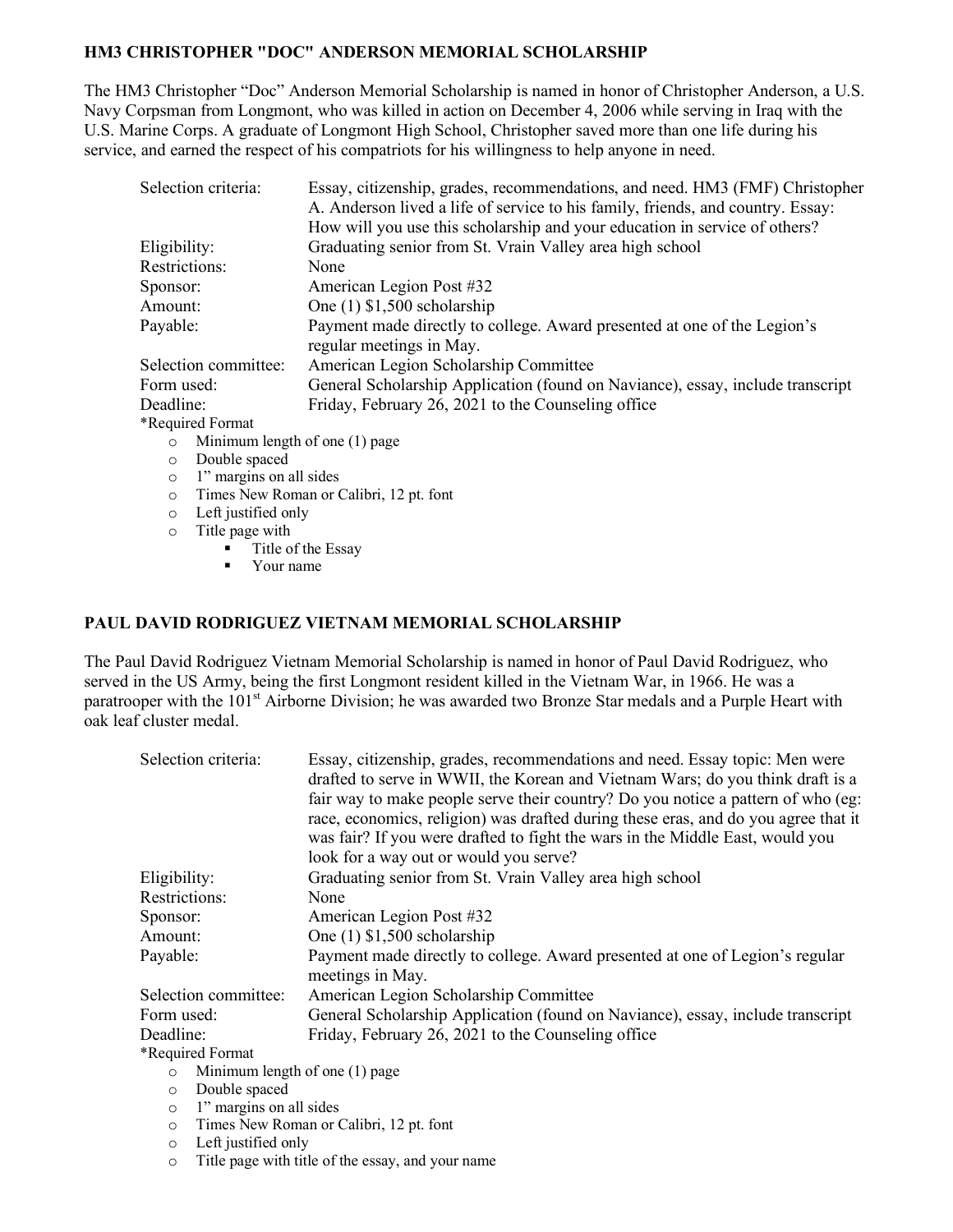# **THIRD AVENUE EYECARE SCHOLARSHIP**

| Selection criteria:  | Scholastic achievement and community service. Individual interested in pursuing |
|----------------------|---------------------------------------------------------------------------------|
|                      | a degree in math or science.                                                    |
| Eligibility:         | Any graduating senior from the St. Vrain Valley School District Re1J            |
| Restrictions:        | Not limited to Colorado. Arts and Science major at an accredited four-year      |
|                      | college or university. Emphasis on math and/or science.                         |
| Sponsor:             | Third Avenue Eyecare                                                            |
| Amount:              | At least one \$500 scholarship                                                  |
| Payable:             | Payment made directly to the college/university                                 |
| Selection committee: | Third Avenue Eyecare                                                            |
| Form used:           | General Scholarship Application (found on Naviance), include transcript         |
| Deadline:            | Friday, February 26, 2021 to the Counseling office                              |
|                      |                                                                                 |

## **HISPANIC EDUCATION FOUNDATION**

| Selection criteria:  | Personal qualities, financial need, community and school participation, and an      |
|----------------------|-------------------------------------------------------------------------------------|
|                      | essay.                                                                              |
|                      | Essay topic: Imagine looking through a window at your future self. Describe         |
|                      | what you see, and explain why you are where you are, and to who and what have       |
|                      | propelled you to this place.                                                        |
| Eligibility:         | Graduate of a high school in the St. Vrain Valley School District. The applicant    |
|                      | must be accepted to an accredited college, university or vocational school prior to |
|                      | the funds being released. Additionally, preference is given to first generation     |
|                      | college students.                                                                   |
| Restrictions:        | None                                                                                |
| Sponsor:             | Hispanic Education Foundation                                                       |
| Amount:              | Fifteen (15) \$1,000 scholarships (scholarship is renewable)                        |
| Payable:             | Payment made directly to the college in the student's name                          |
| Selection committee: | Hispanic Education Foundation board members & volunteers                            |
| Form used:           | General Scholarship Application (found on Naviance), essay; include transcript      |
| Deadline:            | Friday, February 26, 2021 to the Counseling Office                                  |
| Note:                | The Hispanic Education Foundation (HEF) and Front Range Community                   |
|                      | College (FRCC) have an exciting partnership: students who are attending             |
|                      | FRCC, and earn a HEF scholarship, could be eligible for a                           |
|                      | matching scholarship from FRCC. Student eligibility will be determined by the       |
|                      | <b>FRCC</b> Foundation.                                                             |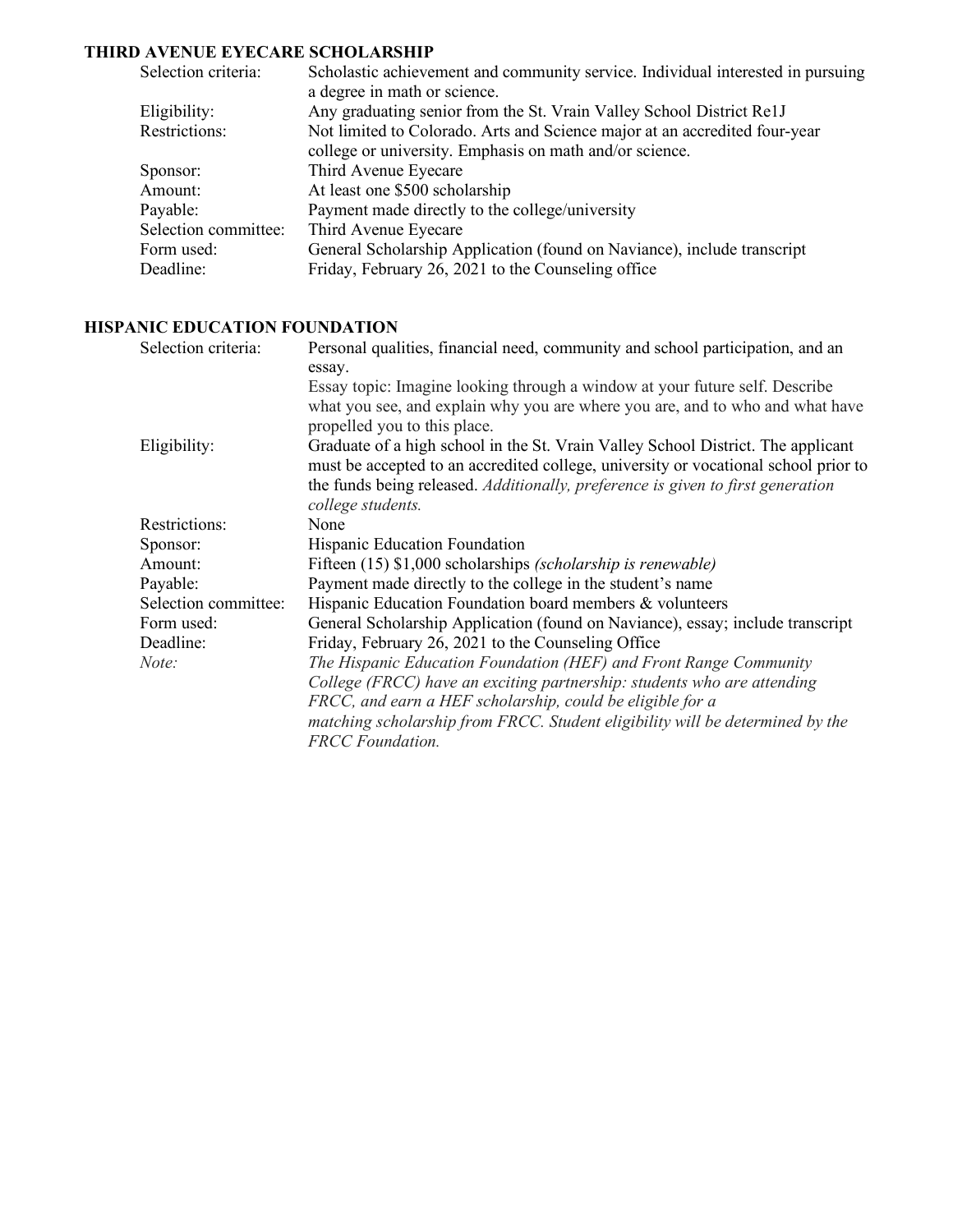## **NANCY L. NIXON MEMORIAL SCHOLARSHIP**

| Selection criteria:  | Cumulative scholastic record — copy of transcript required; much emphasis is        |
|----------------------|-------------------------------------------------------------------------------------|
|                      | placed on the one page essay discussing other qualifications such as clubs,         |
|                      | student offices held, community involvement, plans for course of study in           |
|                      | college, career goals, etc. $-$ in other words, tell the committee about yourself;  |
|                      | letters of recommendation are important, especially from members of the             |
|                      | community personally acquainted with applicant but letters from school faculty      |
|                      | and administration can also be included. Extra consideration given for students     |
|                      | with financial need but is not required for consideration. See application for more |
|                      | detail.                                                                             |
| Eligibility:         | Any senior attending St. Vrain Valley Public Schools scheduled to graduate this     |
|                      | year                                                                                |
| Restrictions:        | Students must be accepted and attend an accredited two-year or four-year college    |
|                      | or university. Extra consideration given to students attending in-state supported   |
|                      | institutions.                                                                       |
| Sponsor:             | The Nancy L. Nixon Foundation                                                       |
| Amount:              | At least ten (10) \$1,000 scholarships will be awarded locally                      |
| Payable:             | Payable in one payment directly to the college selected by recipient                |
| Selection committee: | The Foundation Scholarship Committee                                                |
| Form used:           | General Scholarship Application (found on Naviance), include above mentioned        |
|                      | documents; essay; include transcript                                                |
| Deadline:            | Friday, February 26, 2021 to the Counseling office                                  |

## **EDNA LAYTON SCHOLARSHIP FUND**

| Selection criteria:  | GPA, community and school participation, essay, financial need. Essay: One-      |
|----------------------|----------------------------------------------------------------------------------|
|                      | page, single-spaced on the following topic: Describe a teacher who has an impact |
|                      | on your educational experience, positive or negative, and illustrate how that    |
|                      | individual has shaped your approach to education. Finalists will be interviewed. |
|                      | Please include copy of official transcript.                                      |
| Eligibility:         | Graduating or graduated from any St. Vrain Valley School District RE1J High      |
|                      | School                                                                           |
| Restrictions:        | Recipient must be pursuing an education in the field of teaching;                |
| Sponsor:             | Edna Layton Trust Fund                                                           |
| Amount:              | Portion of tuition and fees to recipient's selected college (scholarship is      |
|                      | renewable)                                                                       |
| Payable:             | Directly to college                                                              |
| Selection committee: | Edna Layton Scholarship Committee                                                |
| Form used:           | General Scholarship Application (found on Naviance). Return completed            |
|                      | application to counseling office. Include official transcript                    |
| Deadline:            | Friday, February 26, 2021 to the Counseling office                               |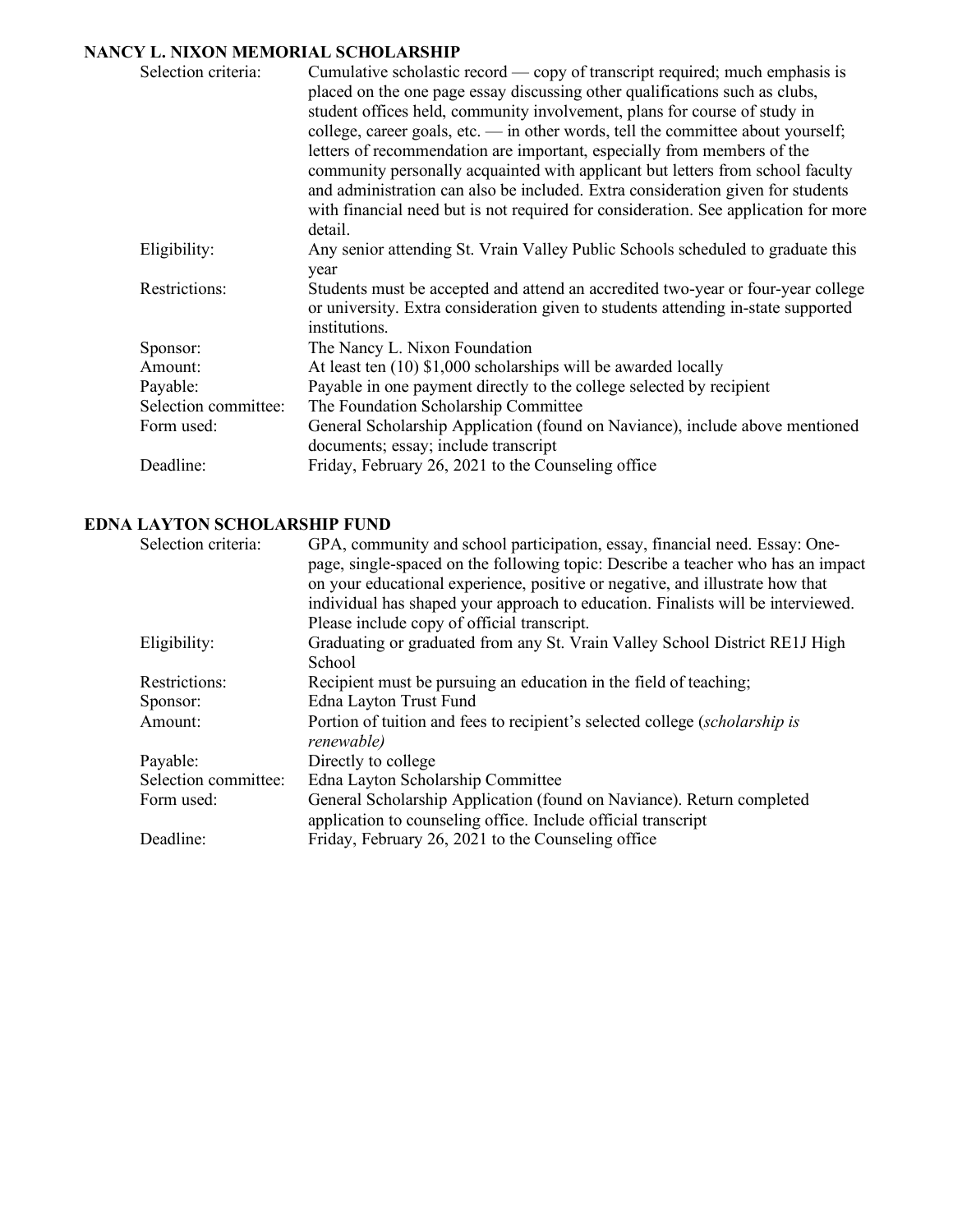## **ST. VRAIN VALLEY LOCAL SCHOLARSHIP LIST CLASS OF 2021**

#### *Section 2*

The following scholarships use their own applications, NOT the General Application Form. All applications are either linked, or uploaded in Naviance; **none** of the following scholarships are turned into the Counseling office. Please review due dates carefully.

### **TOM NELSON MEMORIAL GOLF SCHOLARSHIP**

| Selection criteria:  | Student must have been involved in golf for at least two years at the high |
|----------------------|----------------------------------------------------------------------------|
|                      | school level (varsity level one year). Minimum 3.0 GPA                     |
| Eligibility:         | Graduating senior from St. Vrain Valley Schools high school                |
| Sponsor:             | Family and Friends of Tom Nelson in partnership w/St. Vrain Valley Schools |
|                      | <b>Education Foundation</b>                                                |
| Amount:              | One $(1)$ \$1,000 scholarship                                              |
| Restrictions:        | To be used at any four-year college or university                          |
| Payable:             | Payment made directly to college/university in one lump sum                |
| Form used:           | Online application linked in Naviance; or                                  |
|                      | www.stvraineducationfoundation.org/scholarships                            |
| Selection committee: | Committee selected by Nelson family                                        |
| Deadline:            | March 1, 2021                                                              |
|                      |                                                                            |

### **MARSHA NIXON SOUKUP MEMORIAL SCHOLARSHIP**

| Selection criteria: | Transcript(s), essay, letters of recommendation from band/orchestra teacher(s),    |
|---------------------|------------------------------------------------------------------------------------|
|                     | Selection for the scholarship will be based on three factors, equally weighted:    |
|                     | 1) Overall scholastic record while in high school                                  |
|                     | Written recommendations from band/orchestra teacher<br>2)                          |
|                     | 3) Essay on "What Music Means to Me"                                               |
| Eligibility:        | Seniors attending any St. Vrain Valley Schools high school, who are members of     |
|                     | the high school band and/or orchestra                                              |
| Restrictions:       | Must attend an accredited four-year college/university in the United States and be |
|                     | pursuing a four-year degree at that institution                                    |
| Sponsors:           | Mr. Dennis Soukup and Mr. Lonnie Nixon in partnership w/St. Vrain Valley           |
|                     | <b>Schools Education Foundation</b>                                                |
| Amount:             | One $(1)$ \$1,000 scholarship                                                      |
| Payable:            | Payable to the college/university in one lump sum                                  |
| Form used:          | Online application linked in Naviance; or                                          |
|                     | www.stvraineducationfoundation.org/scholarships                                    |
| Deadline:           | March 1, 2021                                                                      |
|                     |                                                                                    |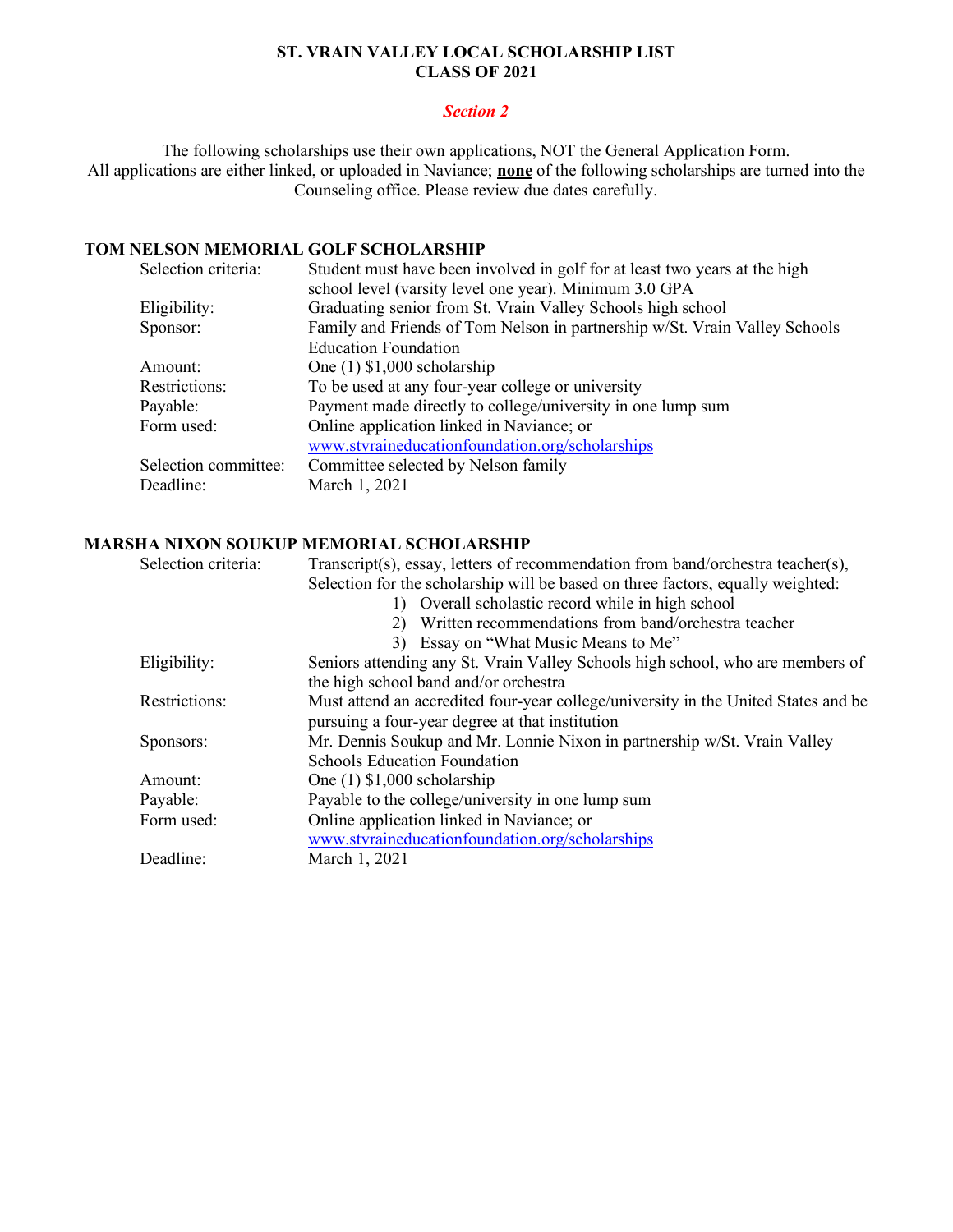## **DONNA BOWER EDUCATIONAL SCHOLARSHIP**

Donna Bower was a long-time employee of the St. Vrain Valley School District at Rocky Mountain Elementary School. Donna's family is honoring her dedication to student with this scholarship.

| Selection criteria:         | Transcript(s), community involvement essay, two letters of recommendation (one<br>from a teachers/counselor/administrator, and one from community member),<br>documented volunteer and community service record, high school<br>activities/honors/awards |
|-----------------------------|----------------------------------------------------------------------------------------------------------------------------------------------------------------------------------------------------------------------------------------------------------|
| Eligibility:                | Graduating senior from St. Vrain Valley Schools high school                                                                                                                                                                                              |
| Restrictions:               | To be used for enrollment as a full-time student at an accredited two-year or four-<br>year college or university or trade school beginning in the fall of 2021.<br>Preference will be given to students who previously attended Rocky Mountain          |
|                             | Elementary and/or are students of a single parent.                                                                                                                                                                                                       |
| Sponsors:                   | The Family of Donna Bower in partnership w/St. Vrain Valley Schools<br><b>Education Foundation</b>                                                                                                                                                       |
| Amount:                     | One $(1)$ \$1,000 scholarships                                                                                                                                                                                                                           |
| Payable:                    | Directly to the college/university or trade school in one lump sum                                                                                                                                                                                       |
| <b>Selection Committee:</b> | Education Foundation Scholarship Selection Committee, including Donna<br>Bower's family.                                                                                                                                                                 |
| Form used:                  | Online application linked in Naviance; or<br>www.stvraineducationfoundation.org/scholarships                                                                                                                                                             |
| Deadline:                   | March 1, 2021                                                                                                                                                                                                                                            |

#### **EVELYN C. ELDER MEMORIAL SCHOLARHIP**

The Evelyn C. Elder Memorial Scholarship is provided by Matt and Eryn Elder and their family and friends to honor Evelyn C. Elder who passed away from Sudden Unexplained Infant Death in August 2014. The scholarship recipient should possess qualities such as: love of learning, authenticity and resiliency.

| Selection criteria:         | Transcript(s), personal essay, two letters of recommendation (one from<br>teacher/counselor/administrator, and one from community member), statement of |
|-----------------------------|---------------------------------------------------------------------------------------------------------------------------------------------------------|
|                             | financial need, volunteer and community service record, high school                                                                                     |
|                             | activities/honors/awards                                                                                                                                |
| Eligibility:                | Graduating senior from St. Vrain Valley Schools high school                                                                                             |
|                             | Have a 3.0 GPA or higher                                                                                                                                |
| Restrictions:               | To be used for enrollment as a full-time student at an accredited four-year college                                                                     |
|                             | or university beginning in the fall of 2021.                                                                                                            |
| Sponsors:                   | Matt and Eryn Elder in partnership with St. Vrain Valley Schools Education                                                                              |
|                             | Foundation                                                                                                                                              |
| Amount:                     | One $(1)$ \$2,000 scholarship                                                                                                                           |
| Payable:                    | Directly to the college/university in one lump sum                                                                                                      |
| <b>Selection Committee:</b> | Education Foundation Scholarship Selection Committee and the Elder family                                                                               |
| Form used:                  | Online application linked in Naviance; or                                                                                                               |
|                             | www.stvraineducationfoundation.org/scholarships                                                                                                         |
| Deadline:                   | March 1, 2021                                                                                                                                           |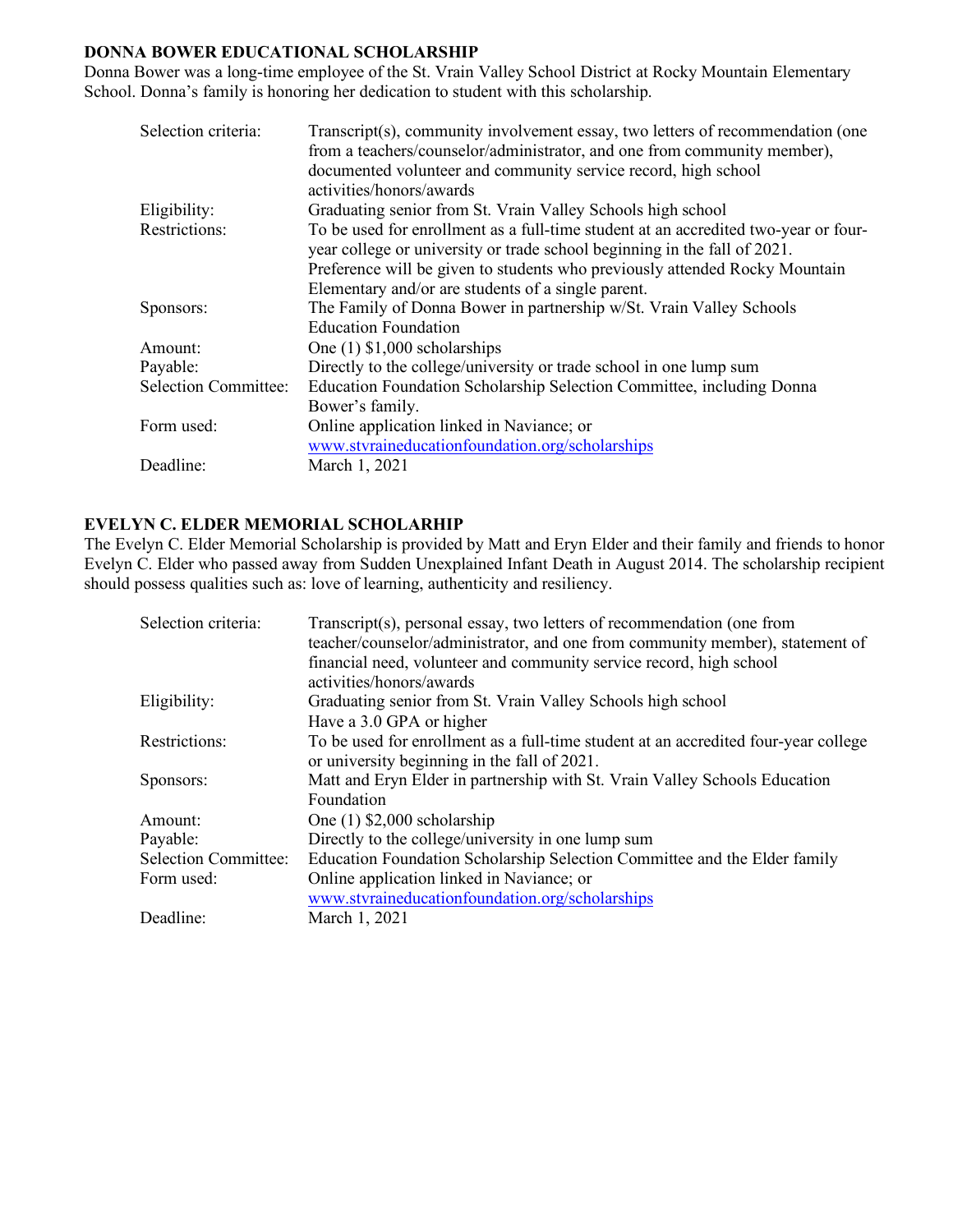## **JULIA SAGE STOLTE MEMORIAL SCHOLARSHIP**

Julia's mother, Laurel, taught ESL and social studies at Sunset Middle School for four years. Julia's parents, Laurel and Christopher, would like to provide a scholarship that supports a student who embodies their hope for their daughter.

| Selection criteria:         | Transcript(s), personal essay, two letters of recommendation (one from<br>teacher/counselor/administrator, and one from community member), volunteer<br>and community service record, high school activities/honors/awards. |
|-----------------------------|-----------------------------------------------------------------------------------------------------------------------------------------------------------------------------------------------------------------------------|
| Eligibility:                | Graduating senior from St. Vrain Valley Schools high school                                                                                                                                                                 |
|                             | Demonstrate a commitment to serving the community through documented hours                                                                                                                                                  |
|                             | of community service                                                                                                                                                                                                        |
|                             | Be bilingual and demonstrate how you have used your language skills to bring<br>people together                                                                                                                             |
|                             | Be a student with financial need                                                                                                                                                                                            |
| Restrictions:               | To be used for enrollment as a full-time student at an accredited two-year or four-<br>year college or university or trade school beginning in the fall of 2021.                                                            |
|                             | Preference is for bilingual ability and interest in community service.                                                                                                                                                      |
| Sponsors:                   | Laurel and Christopher Stolte and their family and friends in partnership w/St.                                                                                                                                             |
|                             | Vrain Valley Schools Education Foundation                                                                                                                                                                                   |
| Amount:                     | One $(1)$ \$1,000 scholarship                                                                                                                                                                                               |
| Payable:                    | Directly to the college/university or trade school in one lump sum                                                                                                                                                          |
| <b>Selection Committee:</b> | Education Foundation Scholarship Selection Committee                                                                                                                                                                        |
| Form used:                  | Online application linked in Naviance; or                                                                                                                                                                                   |
|                             | www.stvraineducationfoundation.org/scholarships                                                                                                                                                                             |
| Deadline:                   | March 1, 2021                                                                                                                                                                                                               |

### **KATHY HALL FUTURE IMPACT SCHOLARSHIP**

The Kathy Hall Future Impact Scholarship was developed to demonstrate the Education Foundation Board of Directors' appreciation for our past Executive Director, Kathy Hall. Kathy volunteered nine years of service to the Education Foundation. Her passion for enhancing student success and teacher excellence helped the foundation to have significant growth during her tenure.

| Selection Criteria:         | The scholarship focuses on academic performance, documented<br>volunteer/community service, and financial need. Transcript(s), personal essay,<br>two letters of recommendation (one from teacher/counselor/administrator, and<br>one from community member), volunteer and community service record, high<br>school activities/honors/awards. |
|-----------------------------|------------------------------------------------------------------------------------------------------------------------------------------------------------------------------------------------------------------------------------------------------------------------------------------------------------------------------------------------|
| Eligibility:                | Graduating senior from St. Vrain Valley Schools high school with at least a 2.5<br><b>GPA</b>                                                                                                                                                                                                                                                  |
|                             | Be a well-rounded student                                                                                                                                                                                                                                                                                                                      |
|                             | Be a student with financial need                                                                                                                                                                                                                                                                                                               |
| Restrictions:               | To be used for enrollment as a full-time student at an accredited two-year or four-<br>year college or university or trade school beginning in the fall of 2021.                                                                                                                                                                               |
| Sponsors:                   | The Hall Family in partnership w/St. Vrain Valley Schools Education Foundation                                                                                                                                                                                                                                                                 |
| Amount:                     | One $(1)$ \$2,000 scholarship                                                                                                                                                                                                                                                                                                                  |
| Payable:                    | Directly to the college/university or trade school in one lump sum                                                                                                                                                                                                                                                                             |
| <b>Selection Committee:</b> | Education Foundation Scholarship Selection Committee, including a<br>representative from the Hall family                                                                                                                                                                                                                                       |
| Form used:                  | Online application linked in Naviance; or<br>www.stvraineducationfoundation.org/scholarships                                                                                                                                                                                                                                                   |
| Deadline:                   | March 1, 2021                                                                                                                                                                                                                                                                                                                                  |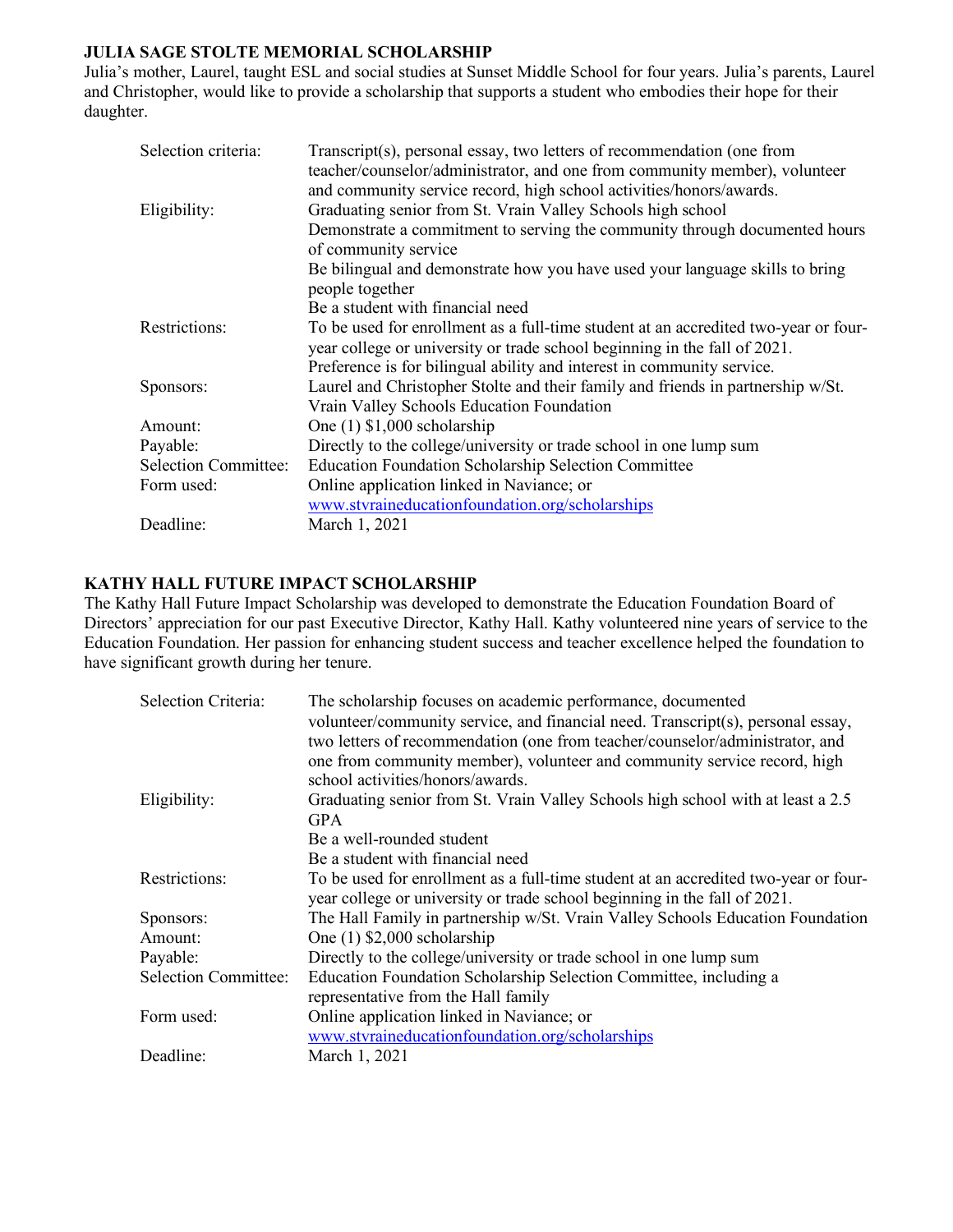### **LARRY SIECKMANN MEMORIAL SCHOLARSHIP**

Larry Sieckmann was a long-time community resident proudly involved in community banking and local civic organizations. He was vitally interested in making the Longmont and Mead area a great place to work and raise children, Larry's family and friends are honoring his memory with the scholarship.

| Selection criteria:         | Transcript(s), personal essay, two letters of recommendation (one from              |
|-----------------------------|-------------------------------------------------------------------------------------|
|                             | teacher/counselor/administrator, and one from community member), volunteer          |
|                             | and community service record, high school activities/honors/awards                  |
| Eligibility:                | Graduating senior from either Longmont High School or Mead High School              |
| Restrictions:               | To be used for enrollment as a full-time student at an accredited two-year or four- |
|                             | year college or university beginning in the fall of 2021                            |
| Sponsors:                   | Gwen Sieckmann and her family and friends in partnership with St. Vrain Valley      |
|                             | <b>Schools Education Foundation</b>                                                 |
| Amount:                     | One $(1)$ \$1,000 scholarship                                                       |
| Payable:                    | Directly to the college/university in one lump sum                                  |
| <b>Selection Committee:</b> | Education Foundation Scholarship Selection Committee                                |
| Form used:                  | Online application linked in Naviance; or                                           |
|                             | www.stvraineducationfoundation.org/scholarships                                     |
| Deadline:                   | March 1, 2021                                                                       |

#### **RHONDA HERRMAN COMMUNITY SERVICE SCHOLARSHIP**

This scholarship was established in honor of Rhonda Herrman, former member of the St. Vrain Valley Credit Union staff. Rhonda was influential in establishing the SVVCU Community Involvement Committee as a way to give back to the community the credit union serves. Elevations Credit Union, which purchased the St. Vrain Valley Credit Union in 2012, is happy to continue Rhonda's vision through this scholarship.

| Transcript(s), community involvement essay, two letters of recommendation (one<br>from teacher/counselor/administrator, and one from community member), |
|---------------------------------------------------------------------------------------------------------------------------------------------------------|
| documented volunteer and community service record, high school                                                                                          |
| activities/honors/awards, record of high school leadership, activities and honors.                                                                      |
| Graduating senior from St. Vrain Valley Schools high school                                                                                             |
| To be used for enrollment as a full-time student at an accredited two-year or four-                                                                     |
| year college or university or trade school beginning in the fall of 2021. Applicant                                                                     |
| must have completed a minimum of 75 hours of qualified community service                                                                                |
| over the past 12 months (documentation required).                                                                                                       |
| Minimum grade point average of 2.5 is required.                                                                                                         |
| Preference will be given to a student who is the child or relative of a current                                                                         |
| member or is a member in good standing of Elevations Credit Union (note:                                                                                |
| employees and volunteers of the Elevations Credit Union, and their immediate                                                                            |
| family members are not eligible to receive this scholarship).                                                                                           |
| Elevations Credit Union in partnership with St. Vrain Valley Schools Education                                                                          |
| Foundation                                                                                                                                              |
| Two $(2)$ \$1,000 scholarships                                                                                                                          |
| Directly to the college/university or trade school in one lump sum                                                                                      |
| Education Foundation Scholarship Selection Committee, including representative                                                                          |
| from Elevations Credit Union                                                                                                                            |
| Online application linked in Naviance; or                                                                                                               |
| www.stvraineducationfoundation.org/scholarships                                                                                                         |
| March 1, 2021                                                                                                                                           |
|                                                                                                                                                         |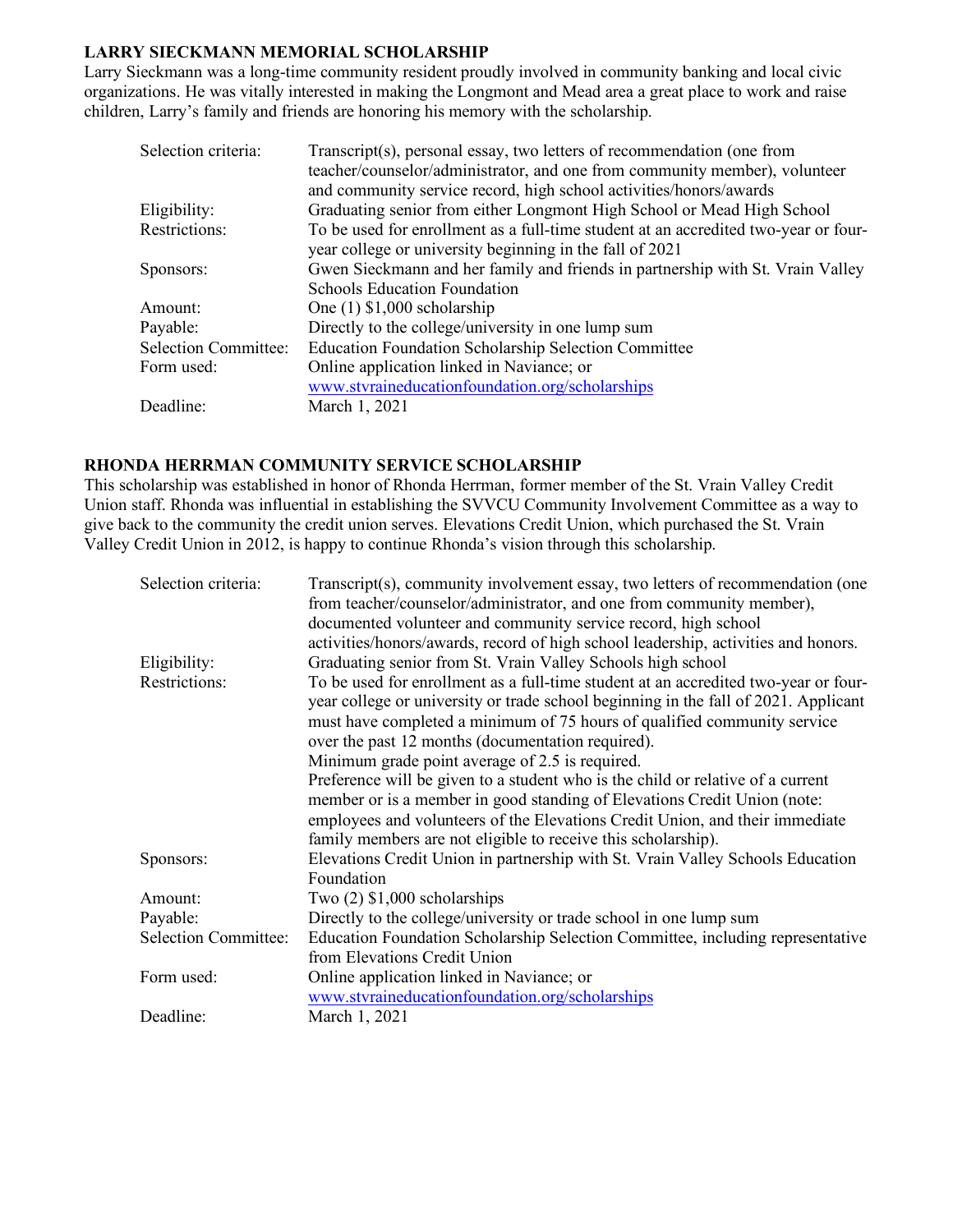## **PEARL ABOVE ALL SCHOLARSHIP**

Pearl is a local organization focusing on providing single parent families the hope and skills necessary to build an economically and emotionally stable home environment through sustainable programs. This scholarship is expected to provide children, of single parents, the opportunity to obtain a college education and understanding of sustainable life skills, which will provide long-term stability.

| Selection criteria:  | Transcript(s), personal essay, two letters of recommendation (one from              |
|----------------------|-------------------------------------------------------------------------------------|
|                      | teacher/counselor/administrator, and one from community member), volunteer          |
|                      | and community service record, high school activities/honors/awards.                 |
| Eligibility:         | Graduating St. Vrain Valley Schools high school                                     |
| <b>Restrictions:</b> | To be used for enrollment as a full-time student at an accredited two-year or four- |
|                      | year college or university or trade school, beginning in the fall of 2021           |
|                      | Be a child of a single parent                                                       |
| Sponsors:            | Pearl in partnership with St. Vrain Valley Schools Education Foundation             |
| Amount:              | Two $(2)$ \$500 scholarships                                                        |
| Payable:             | Directly to the college/university or trade school in one lump sum                  |
| Selection committee: | Education Foundation Scholarship Selection Committee, including representative      |
|                      | from Pearl                                                                          |
| Form used:           | Pearl Above All Scholarship Application (found on Naviance) or Education            |
|                      | Online application linked in Naviance; or                                           |
|                      | www.stvraineducationfoundation.org/scholarships                                     |
| Deadline:            | March 1, 2021                                                                       |
|                      |                                                                                     |

#### **JBSK CPA's ACCOUNTING SCHOLARSHIP**

JBSK is one of the leading CPA firms in and throughout the Longmont area. The firm's partners are very community-oriented and interested in providing support to students who are pursuing a degree in accounting.

| Selection criteria:  | Transcript(s), personal essay, two letters of recommendation (one from<br>teacher/counselor/administrator, and one from community member), volunteer<br>and community service record, high school activities/honors/awards |
|----------------------|----------------------------------------------------------------------------------------------------------------------------------------------------------------------------------------------------------------------------|
| Eligibility:         | Graduating St. Vrain Valley Schools high school                                                                                                                                                                            |
|                      | Be planning to pursue a degree in accounting                                                                                                                                                                               |
| Restrictions:        | To be used for enrollment as a full-time student at an accredited two-year or four-                                                                                                                                        |
|                      | year college or university or trade school, beginning in the fall of 2021, and                                                                                                                                             |
|                      | pursuing a degree in accounting.                                                                                                                                                                                           |
| Sponsors:            | <b>JBSK CPAs LLP</b> in partnership with St. Vrain Valley Schools Education                                                                                                                                                |
|                      | Foundation                                                                                                                                                                                                                 |
| Amount:              | Two $(2)$ \$500 scholarships OR one $(1)$ award of \$1,000                                                                                                                                                                 |
| Payable:             | Directly to the college/university or trade school in one lump sum                                                                                                                                                         |
| Selection committee: | Education Foundation Scholarship Selection Committee, including                                                                                                                                                            |
|                      | representatives from JBSK                                                                                                                                                                                                  |
| Form used:           | Online application linked in Naviance; or                                                                                                                                                                                  |
|                      | www.stvraineducationfoundation.org/scholarships                                                                                                                                                                            |
| Deadline:            | March 1, 2021                                                                                                                                                                                                              |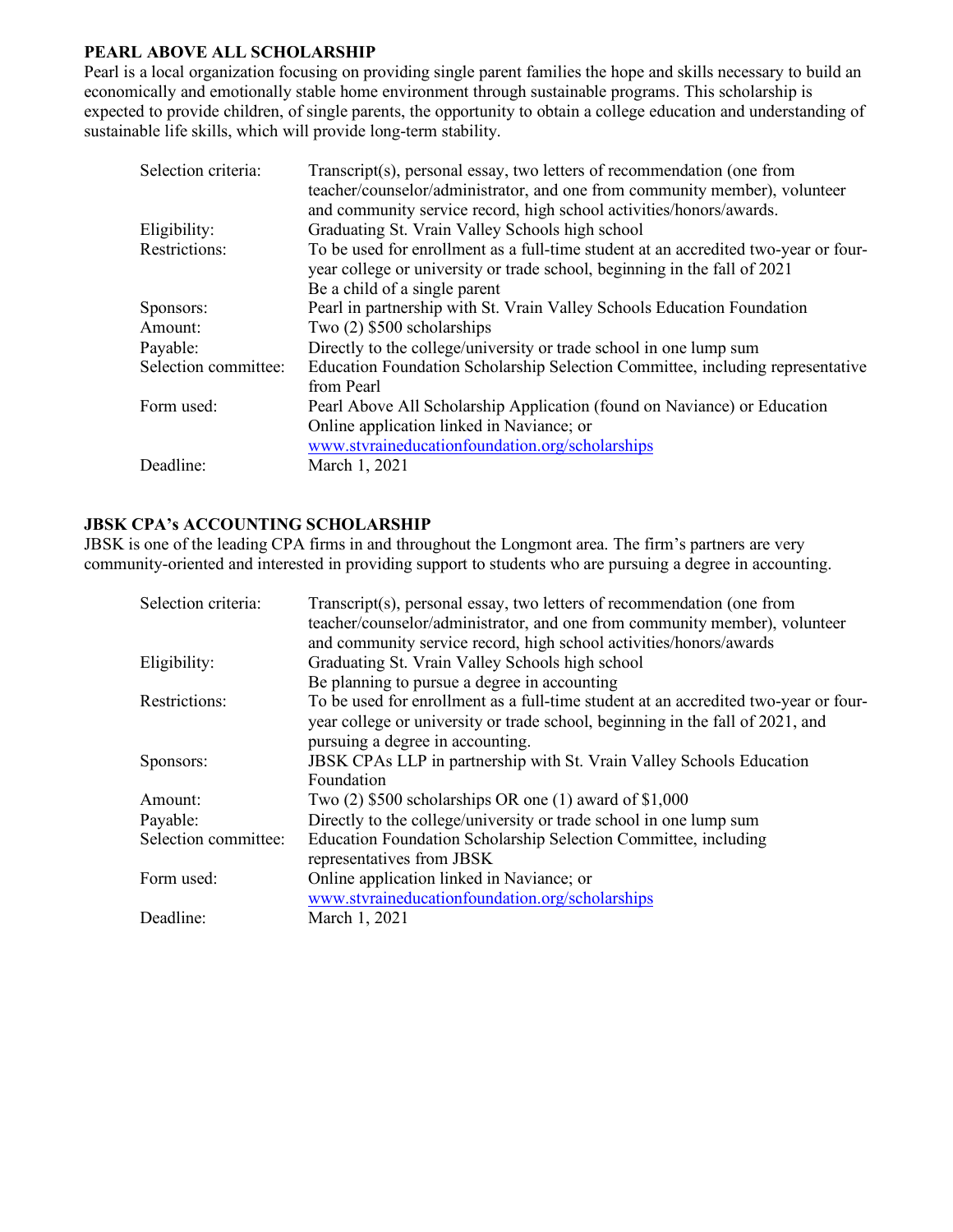### **SVVSEF & FRCC PARTNERSHIP SCHOLARSHIP**

The St Vrain Valley Schools Education Foundation and the Front Range Community College Foundation have joined in a partnership to offer scholarships to students from St. Vrain Valley Schools who plan to attend Front Range Community College.

| Transcript(s), personal essay, two letters of recommendation (one from<br>teacher/counselor/administrator, and one from community member), statement of<br>financial need, volunteer and community service record, high school<br>activities/honors/awards |
|------------------------------------------------------------------------------------------------------------------------------------------------------------------------------------------------------------------------------------------------------------|
| Graduating St. Vrain Valley Schools high school                                                                                                                                                                                                            |
| Have a 2.5 GPA or higher                                                                                                                                                                                                                                   |
| Applicant must be 250% Pell-grant (based on FAFSA) eligible                                                                                                                                                                                                |
| Applicant must meet Colorado resident eligibility criteria                                                                                                                                                                                                 |
| Be planning to enroll and attend courses as a full-time student at Front Range                                                                                                                                                                             |
| Community College beginning in the fall of 2021.                                                                                                                                                                                                           |
| St. Vrain Valley Schools Education Foundation and Front Range Community                                                                                                                                                                                    |
| College Foundation                                                                                                                                                                                                                                         |
| Up to ten $(10)$ \$1,000 scholarships                                                                                                                                                                                                                      |
| Directly to FRCC in one lump sum                                                                                                                                                                                                                           |
| Education Foundation Scholarship Selection Committee                                                                                                                                                                                                       |
| Online application linked in Naviance; or                                                                                                                                                                                                                  |
| www.stvraineducationfoundation.org/scholarships                                                                                                                                                                                                            |
| March 1, 2021                                                                                                                                                                                                                                              |
|                                                                                                                                                                                                                                                            |

### **BRETT MEADE SCHOLARSHIP FOR AGRICULTURAL AND ANIMAL HUSBANDRY STUDIES**

The Brett Meade Scholarship for Agricultural and Animal Husbandry Studies is provided by Pat Meade in honor of her son Brett. Brett was very involved in agriculture in the local community. She is honoring him by providing a scholarship to support a student interested in pursuing a degree in agriculture, animal husbandry or veterinary medicine.

| Selection criteria:  | Transcript(s), personal essay, two letters of recommendation (one from                                                                                                |
|----------------------|-----------------------------------------------------------------------------------------------------------------------------------------------------------------------|
|                      | teacher/counselor/administrator, and one from community member), statement of                                                                                         |
|                      | financial need, volunteer and community service record, high school                                                                                                   |
|                      | activities/honors/awards                                                                                                                                              |
| Eligibility:         | Graduating St. Vrain Valley Schools high school                                                                                                                       |
| Restrictions:        | To be used for enrollment as a full-time student at an accredited two-year or four-<br>year college or university or trade school, beginning in the fall of 2021; for |
|                      | student planning to pursue a degree in agriculture, animal husbandry or                                                                                               |
|                      | veterinary medicine.                                                                                                                                                  |
| Sponsors:            | Pat Meade in partnership with St. Vrain Valley Schools Education Foundation                                                                                           |
| Amount:              | One $(1)$ \$1,000 scholarship                                                                                                                                         |
| Payable:             | Directly to the college/university or trade school in one lump sum                                                                                                    |
| Selection committee: | Education Foundation Scholarship Selection Committee, including                                                                                                       |
|                      | representatives from Meade Family                                                                                                                                     |
| Form used:           | Online application linked in Naviance; or                                                                                                                             |
|                      | www.stvraineducationfoundation.org/scholarships                                                                                                                       |
| Deadline:            | March 1, 2021                                                                                                                                                         |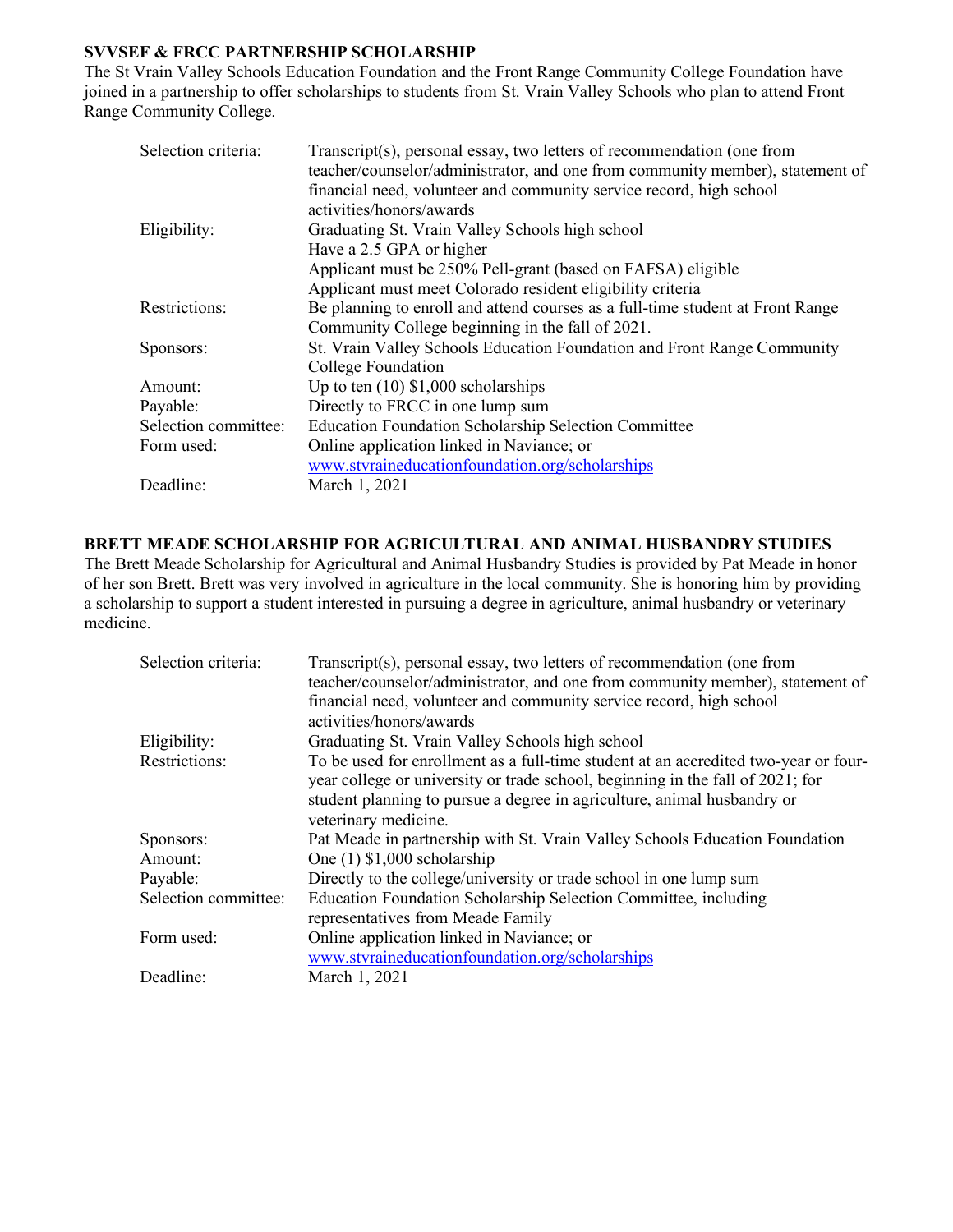# **ST. VRAIN VALLEY SCHOOLS SCHOLARSHIP**

| Selection criteria:  | Transcript(s), personal essay, two letters of recommendation (one from a<br>counselor/teacher/administrator, and one from a community member);<br>volunteer/community service record; and high school activities and or awards |
|----------------------|--------------------------------------------------------------------------------------------------------------------------------------------------------------------------------------------------------------------------------|
| Eligibility:         | Graduating senior from St. Vrain Valley Schools high school                                                                                                                                                                    |
|                      | Have a 3.0 GPA                                                                                                                                                                                                                 |
| Restrictions:        | To be used for enrollment at an accredited two-year or four-year college or                                                                                                                                                    |
|                      | university beginning in the fall of 2021.                                                                                                                                                                                      |
| Sponsors:            | St. Vrain Valley Schools Education Foundation and St Vrain Valley Schools                                                                                                                                                      |
| Amount:              | One $(1)$ \$1,000 scholarship                                                                                                                                                                                                  |
| Payable:             | Directly to the college/university in one lump sum                                                                                                                                                                             |
| Selection committee: | <b>Education Foundation Scholarship Selection Committee</b>                                                                                                                                                                    |
| Form used:           | Online application linked in Naviance; or                                                                                                                                                                                      |
|                      | www.stvraineducationfoundation.org/scholarships                                                                                                                                                                                |
| Deadline:            | March 1, 2021                                                                                                                                                                                                                  |

## **GLADYS HUBBARD SCHOLARSHIP**

| Selections criteria: | Transcript(s), personal essay, two letters of recommendation (one from<br>teacher/counselor/administrator, and one from community member), volunteer<br>and community service record, high school activities/honors/awards |
|----------------------|----------------------------------------------------------------------------------------------------------------------------------------------------------------------------------------------------------------------------|
| Eligibility:         | Graduating senior from St. Vrain Valley Schools high school                                                                                                                                                                |
|                      | Have a 3.0 GPA or higher                                                                                                                                                                                                   |
| Restrictions:        | To be used for enrollment as a full-time student at an accredited two-year or four-                                                                                                                                        |
|                      | year college or university beginning in the fall of 2021.                                                                                                                                                                  |
| Sponsors:            | The Gladys Hubbard Memorial Gift in partnership with St. Vrain Valley Schools                                                                                                                                              |
|                      | <b>Education Foundation</b>                                                                                                                                                                                                |
| Amount:              | Up to three $(3)$ \$1,000 scholarships                                                                                                                                                                                     |
| Payable:             | Directly to the college/university in one lump sum                                                                                                                                                                         |
| Selection committee: | <b>Education Foundation Scholarship Selection Committee</b>                                                                                                                                                                |
| Form used:           | Online application linked in Naviance; or                                                                                                                                                                                  |
|                      | www.stvraineducationfoundation.org/scholarships                                                                                                                                                                            |
| Deadline:            | March 1, 2021                                                                                                                                                                                                              |

#### **WELKER SCHOLARSHIP**

| Selection criteria:  | Financial need and achievement                                                 |
|----------------------|--------------------------------------------------------------------------------|
| Eligibility:         | Graduating senior from St. Vrain Valley Schools high school                    |
| Restrictions:        | Must be used at a non-sectarian Colorado institution                           |
| Sponsor:             | Edith Welker Myers Educational Trust Fund in partnership with St. Vrain Valley |
|                      | <b>Schools Education Foundation</b>                                            |
| Amount:              | \$500 to \$1,000 scholarships, amount and number vary                          |
| Payable:             | Payment directly to college/university or trade school in one lump sum         |
| Selection committee: | District Scholarship Committee                                                 |
| Form used:           | Online application linked in Naviance or                                       |
|                      | www.stvraineducationfoundation.org/scholarships. Include a copy of the FAFSA   |
|                      | and SAR, official transcript. The FAFSA must be electronically filed by        |
|                      | February 15, 2021; no letters of recommendation needed                         |
| Deadline:            | March 1, 2021                                                                  |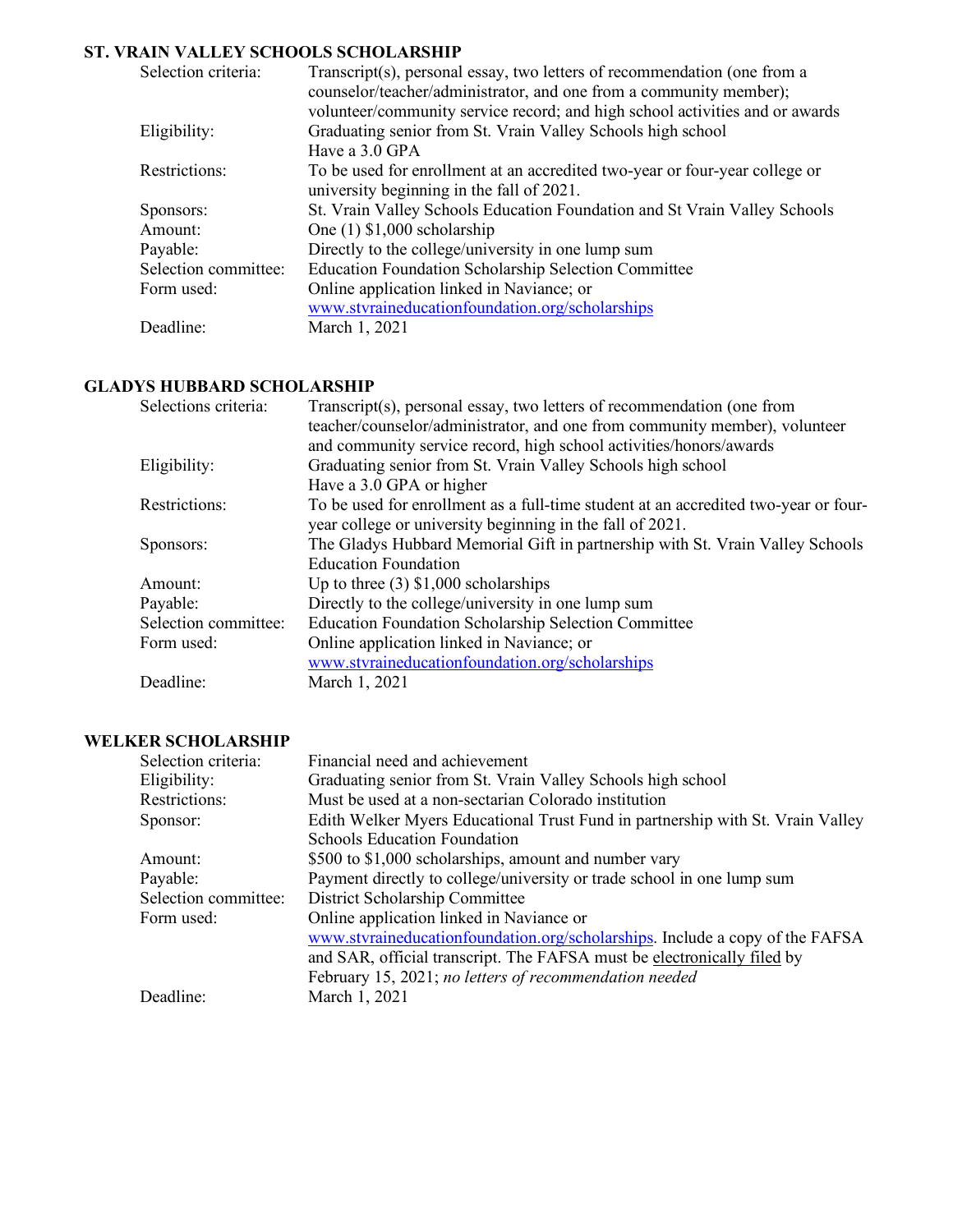## **WHITNEY LEE MCCLURE-ETTER SCHOLARSHIP**

The McClure family tragically lost their precious Whitney on August 20, 2018 to a sudden illness. Whitney embraced the fullness of life and she loved people with all her heart. She desired to see the world a better place and was quick to shower kindness, love, and joy on those around her. Whitney worked closely with her parents, Carey and Andy, at Collegiate Crossings, a non-profit that strives to provide support and resources so that all students have access to a higher education. This scholarship is in memory of Whitney and the incredible way she lived her life each and every day.

| Selection criteria:  | The scholarship is for low-income and first-generation students seeking a post-<br>secondary education (two-year, four-year or trade school), with the intent to<br>receive a diploma from an accredited institution. Students only need to meet one<br>of the two requirements (be a first-generation college student or qualify as low-<br>income based on the Expected Family Contribution (EFC) based off the FAFSA)<br>to be eligible for this scholarship. Transcript(s), short essay, financial need<br>statement. |
|----------------------|---------------------------------------------------------------------------------------------------------------------------------------------------------------------------------------------------------------------------------------------------------------------------------------------------------------------------------------------------------------------------------------------------------------------------------------------------------------------------------------------------------------------------|
| Eligibility:         | Graduating St. Vrain Valley School District senior from Frederick High School<br>or Mead High School.                                                                                                                                                                                                                                                                                                                                                                                                                     |
| Restrictions:        | To be used for enrollment as a full-time student at an accredited two-year, or<br>four-year college or university or trade school, beginning in the fall of 2021.                                                                                                                                                                                                                                                                                                                                                         |
| Sponsors:            | The McClure Family, Frederick High and Mead High in partnership with St.<br>Vrain Valley Schools Education Foundation                                                                                                                                                                                                                                                                                                                                                                                                     |
| Amount:              | One (1) \$500 scholarship for a Frederick High School student<br>One (1) \$500 scholarship for a Mead High School student                                                                                                                                                                                                                                                                                                                                                                                                 |
| Payable:             | Directly to the college/university or trade school in one lump sum                                                                                                                                                                                                                                                                                                                                                                                                                                                        |
| Selection committee: | Member of the McClure Family                                                                                                                                                                                                                                                                                                                                                                                                                                                                                              |
| Form used:           | Online application linked in Naviance; or                                                                                                                                                                                                                                                                                                                                                                                                                                                                                 |
|                      | www.stvraineducationfoundation.org/scholarships                                                                                                                                                                                                                                                                                                                                                                                                                                                                           |
| Deadline:            | March 1, 2021                                                                                                                                                                                                                                                                                                                                                                                                                                                                                                             |

## **BRENDAN DUNIGAN MEMORIAL FOUNDATION SCHOLARSHIP**

The Brendan Dunigan Memorial Foundation Scholarship honors Brendan Dunigan who passed from an accident on July 18, 2016. The scholarship is awarded to a senior who plans to attend a trade or vocational school.

| Selection criteria:  | Transcript(s), personal essay, two letters of recommendation (one from a          |
|----------------------|-----------------------------------------------------------------------------------|
|                      | teacher/counselor and one from a community member), statement of financial        |
|                      | need, and volunteer/community service record.                                     |
| Eligibility:         | Graduating St. Vrain Valley Schools high school                                   |
|                      | Have a 2.5 grade point average or higher.                                         |
| Restrictions:        | To be used for enrollment as a full-time student at an accredited trade or        |
|                      | vocational school, beginning in the fall of 2021 with the intention of ultimately |
|                      | completing the program certification or license.                                  |
| Sponsors:            | Brendan Dunigan Memorial Foundation in partnership with St. Vrain Valley          |
|                      | <b>Schools Education Foundation</b>                                               |
| Amount:              | One $(1)$ \$1,000 scholarship                                                     |
| Payable:             | Directly to the trade or vocational institution in one lump sum                   |
| Selection committee: | Education Foundation Scholarship Selection Committee, including Brendan           |
|                      | Dunigan Memorial Foundation Board                                                 |
| Form used:           | Online application linked in Naviance; or                                         |
|                      | www.stvraineducationfoundation.org/scholarships                                   |
| Deadline:            | March 1, 2021                                                                     |
|                      |                                                                                   |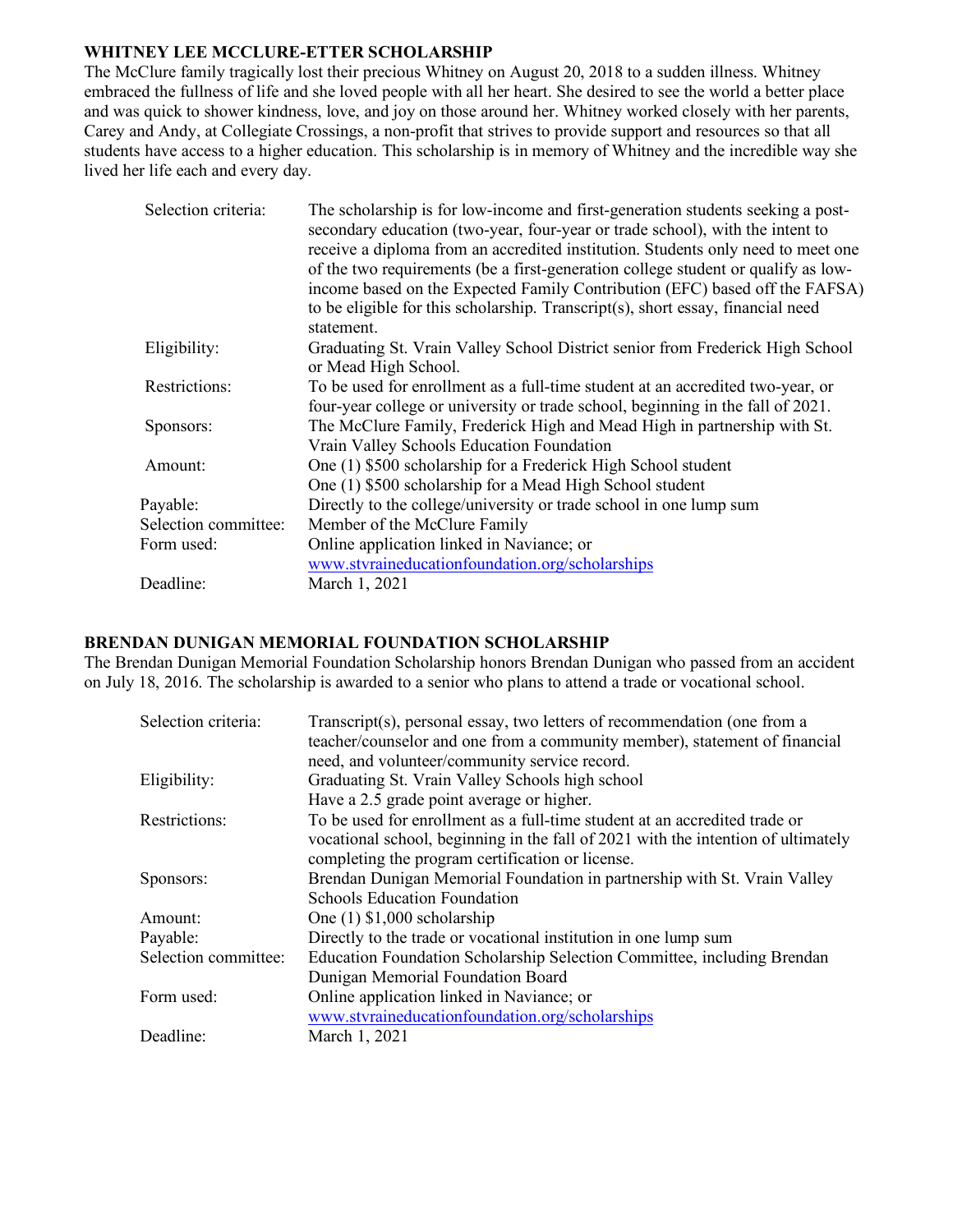## **ART and LUCY STROMQUIST MEMORIAL SCHOLARSHIP**

The Art and Lucy Stromquist Memorial Scholarship is provided by their family and friends. Art and Lucy grew up in the area and both graduated from Longmont High School. Art, a dedicated farmer, was deeply involved in education and served for a decade on the Board of Education for St. Vrain Valley Schools. Lifelong learning was an essential part of Lucy's life as well. Lucy, however, was persistent and completed her MA degree in her mid-40s. She then served as the coordinator for Adult Education in St. Vrain Valley Schools for more than 30 years. Art and Lucy believed that everyone has the ability to learn if given the proper tools and support.

| Selection criteria:  | Transcript(s), personal essay, two letters of recommendation (one from a<br>teacher/counselor and one from a community member), statement of financial<br>need, and volunteer/community service record |
|----------------------|--------------------------------------------------------------------------------------------------------------------------------------------------------------------------------------------------------|
| Eligibility:         | Graduating senior from St. Vrain Valley Schools high school                                                                                                                                            |
|                      | Be planning to attend a college, university or trade school located in Colorado                                                                                                                        |
|                      | Be a first-generation college student                                                                                                                                                                  |
| Restrictions:        | To be used for enrollment as a full-time student at an accredited trade or                                                                                                                             |
|                      | vocational school, beginning in the fall of 2021 with the intention of ultimately                                                                                                                      |
|                      | completing the with a program certification or license                                                                                                                                                 |
| Sponsors:            | The Family of Art and Lucy Stromquist in partnership with St. Vrain Valley                                                                                                                             |
|                      | <b>Schools Education Foundation</b>                                                                                                                                                                    |
| Amount:              | Two $(2)$ \$1,000 scholarships                                                                                                                                                                         |
| Payable:             | Directly to the trade or vocational institution in one lump sum                                                                                                                                        |
| Selection committee: | Education Foundation Scholarship Selection Committee, with the family of Art                                                                                                                           |
|                      | and Lucy Stromquist                                                                                                                                                                                    |
| Form used:           | Online application linked in Naviance; or                                                                                                                                                              |
|                      | www.stvraineducationfoundation.org/scholarships                                                                                                                                                        |
| Deadline:            | March 1, 2021                                                                                                                                                                                          |

### **CUNDALL ART SCHOLARSHIP**

| Selection criteria:  | Financial need; portfolio; for students planning a major in Art                    |
|----------------------|------------------------------------------------------------------------------------|
| Eligibility:         | Graduating senior from St. Vrain Valley Schools high school                        |
| Restrictions:        | Students must be planning on a major or minor in Art (graphic design/              |
|                      | photography/architecture, etc.)                                                    |
| Sponsor:             | Cundall Trust Fund managed by US Bank in partnership with St. Vrain Valley         |
|                      | <b>Schools Education Foundation</b>                                                |
| Amount:              | $$500 - $3,000$ scholarships                                                       |
| Payable:             | Payment made directly to college. Confirmation of enrollment required prior to     |
|                      | sending funds.                                                                     |
| Selection committee: | SVVSD Art Leadership Team                                                          |
| Form used:           | The 2021 Cundall Art Scholarship will be available on Schoology.svvsd.org, and     |
|                      | due Monday, March 1, 2021. Online application (Google form), transcript, two       |
|                      | letters of recommendation with one from an art teacher, essay and .mov artwork     |
|                      | presentation turn-in will be accessed using the <b>Access Code 8POCF-R7VFS</b> .   |
|                      | Once you have accessed this course, the Cundall Art Scholarship will appear        |
|                      | under your courses tab and you will be able to complete the scholarship            |
|                      | requirements.                                                                      |
| Deadline:            | Monday, March 1, 2021 See guidelines for more details on portfolio review.         |
|                      | Submit entire application online (do not give application/materials to counselor). |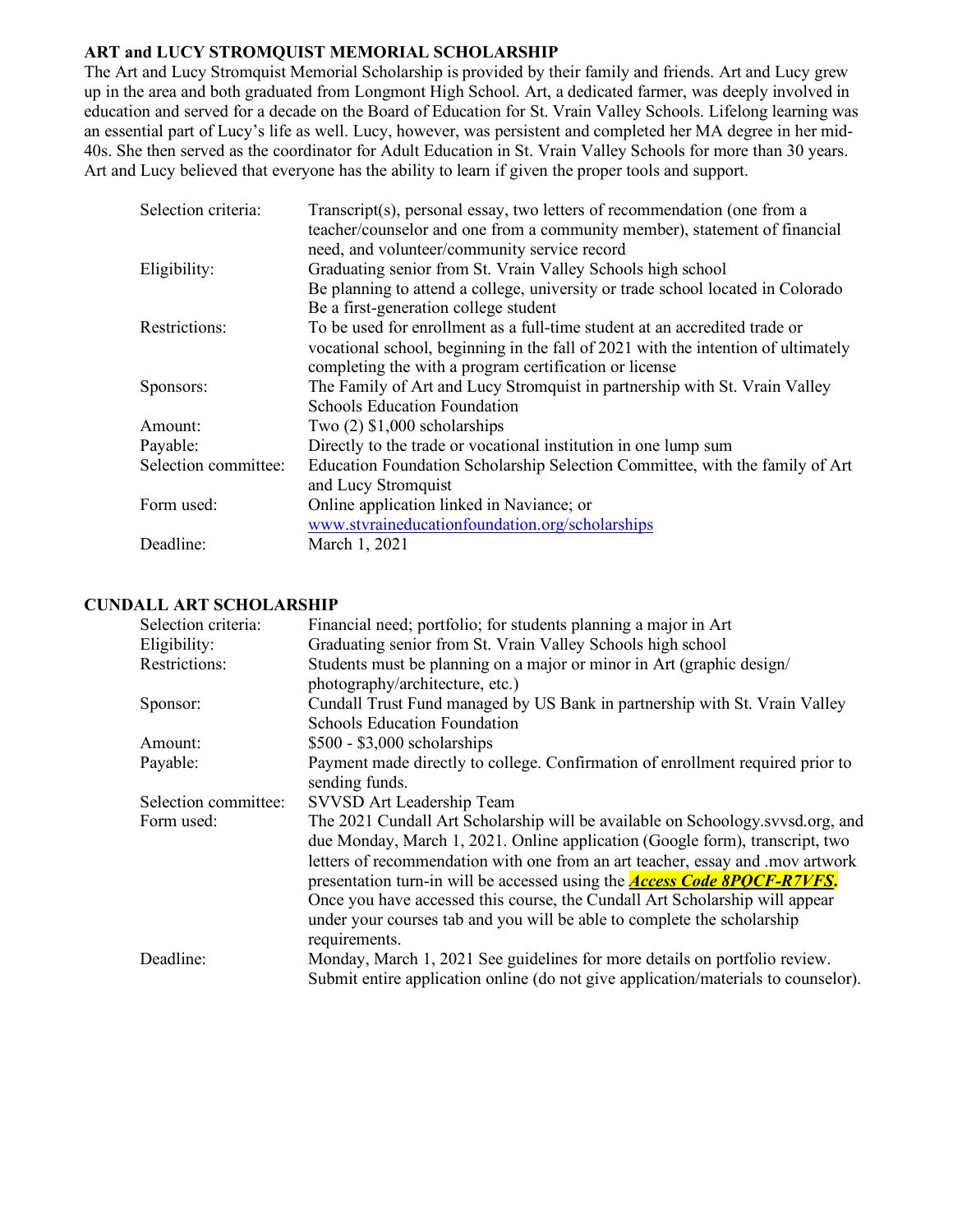## **NATIONAL SOCIETY DAUGHTERS OF THE AMERICAN REVOLUTION LONGS PEAK CHAPTER, WILMA DUNN STUDENT SCHOLARSHIP**

| Eligibility:         | Student must be a United States Citizen and a college bound, graduating senior<br>from within the geographic area of the St. Vrain Valley RE 1J School district; or<br>a 16-18 year old receiving a GED, living in the same geographic area who has<br>been accepted to an accredited college or university, or a graduating senior<br>homeschooled from within the St. Vrain Valley RE 1J geographic area or a child<br>or close relative of a Longs Peak Chapter NSDAR member not necessarily living<br>within the geographic area noted above |
|----------------------|--------------------------------------------------------------------------------------------------------------------------------------------------------------------------------------------------------------------------------------------------------------------------------------------------------------------------------------------------------------------------------------------------------------------------------------------------------------------------------------------------------------------------------------------------|
| Restrictions:        | Must be used at an accredited college or university in the United States.<br>Applicant must be a U.S. citizen.                                                                                                                                                                                                                                                                                                                                                                                                                                   |
| Selection basis:     | Academic excellence, commitment to chosen field of study, demonstrated<br>financial need; completed application forms; at least one and no more than three<br>letters of recommendation (see instructions on application); single page statement<br>setting forth career objective(s), how this choice will affect education choice, and<br>how financial need has influenced this choice. Application, not to exceed eight<br>pages must be sent directly to address at bottom of instructions<br>No affiliation to DAR is necessary.           |
| Sponsor:             | <b>NSDAR Longs Peak Chapter</b>                                                                                                                                                                                                                                                                                                                                                                                                                                                                                                                  |
| Amount:              | One $(1)$ \$1,000 scholarship                                                                                                                                                                                                                                                                                                                                                                                                                                                                                                                    |
| Payable:             | Directly to the college of student's choice                                                                                                                                                                                                                                                                                                                                                                                                                                                                                                      |
| Selection committee: | Longs Peak DAR Scholarship Committee                                                                                                                                                                                                                                                                                                                                                                                                                                                                                                             |
| Form used:           | Longs Peak Chapter Wilma Dunn Student Scholarship Application Form (found<br>on Naviance); Include transcript. A copy of birth certificate or naturalization<br>papers must be included                                                                                                                                                                                                                                                                                                                                                          |
| Deadline:            | Received by Friday, February 28, 2021. Application, not to exceed a total eight<br>pages, must be sent directly to address at bottom of instructions (found on<br>application).                                                                                                                                                                                                                                                                                                                                                                  |

## **GOLD STAR AWARD**

| Well-rounded involvements in school, family and community activities that         |
|-----------------------------------------------------------------------------------|
| indicate responsible use of time; strength of personal letter                     |
| A graduating female senior attending a public, private or home school in the St.  |
| Vrain Valley School District                                                      |
| Student must be accepted to the college, university or training/professional      |
| school at the time of application for the award                                   |
| P.E.O. Chapter II, Longmont, CO                                                   |
| Two $(2)$ \$1,000 scholarships                                                    |
| Directly to recipient                                                             |
| Gold Star Award Committee                                                         |
| Gold Star Award Application (found on Naviance). Include transcript.              |
| January 22, 2021. Send complete applications with letters of recommendation,      |
| transcript, and personal statement to address on application. Must be received by |
| deadline.                                                                         |
|                                                                                   |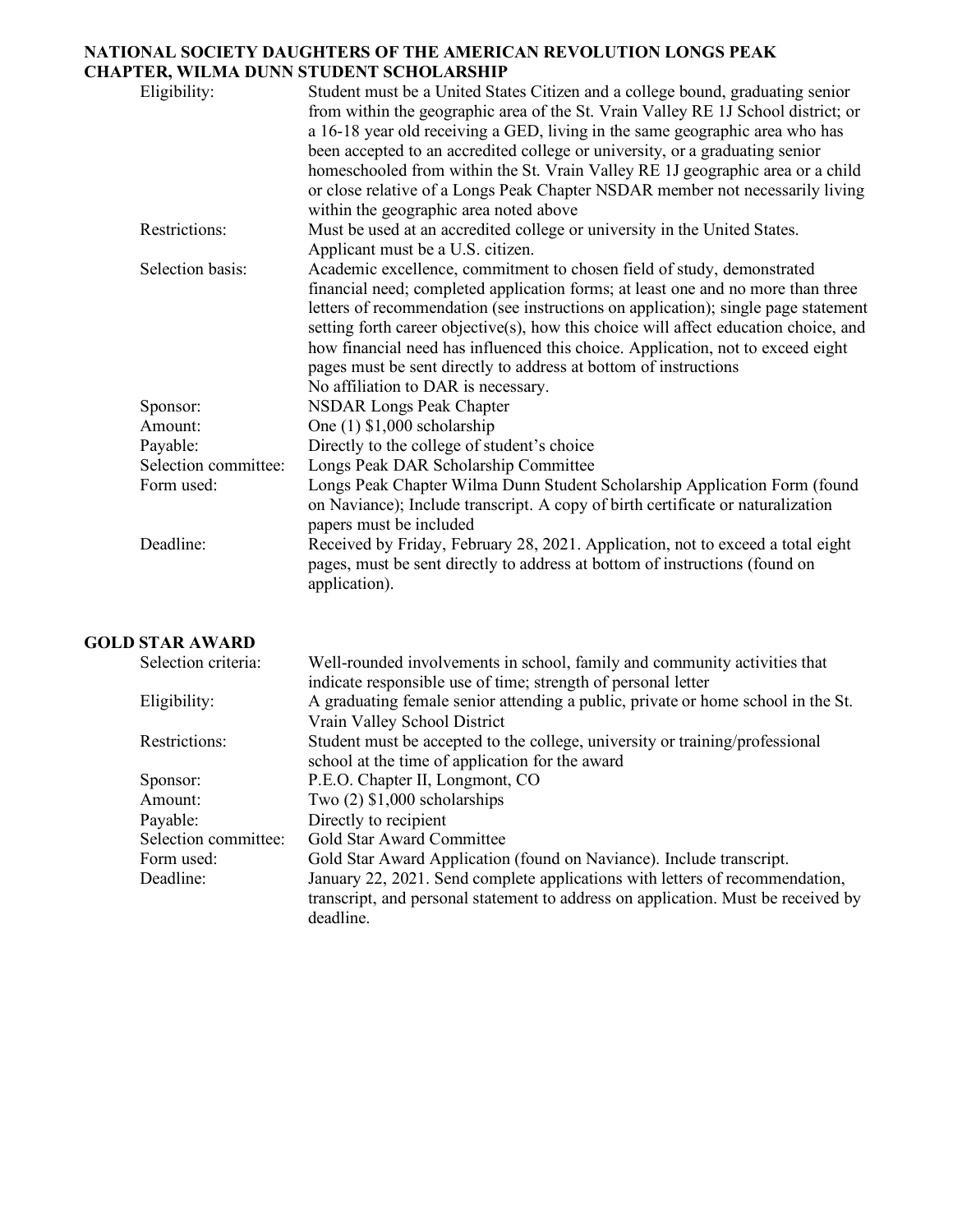## **MADELINE MARIE MOLZAHN SHERROD MEMORIAL SCHOLARSHIP**

| Selection criteria:         | Financial need is a major consideration (we do not recommend applying for this<br>scholarship if your Estimated Family Contribution, as reported on your Student<br>Aid Report, is above \$12,000); strength of personal statement; strength of letters<br>of recommendation; church, school, and community involvement; academics.                                                                                                                            |
|-----------------------------|----------------------------------------------------------------------------------------------------------------------------------------------------------------------------------------------------------------------------------------------------------------------------------------------------------------------------------------------------------------------------------------------------------------------------------------------------------------|
| Eligibility:                | Graduating senior from a St. Vrain Valley School District high school in<br>Colorado or from the public-school districts of Ainsworth, Hay Springs, or Wood<br>River, Nebraska.                                                                                                                                                                                                                                                                                |
| Restrictions:               | Must be issued to an accredited college, university, or community college in the<br>U.S.                                                                                                                                                                                                                                                                                                                                                                       |
| Sponsor:                    | <b>Longmont Community Foundation</b>                                                                                                                                                                                                                                                                                                                                                                                                                           |
| Amount:                     | At least two scholarships recipients will be chosen:                                                                                                                                                                                                                                                                                                                                                                                                           |
|                             | One student will receive $$1,500$ per year for up to three additional<br>consecutive years, after initial award; needs to maintain a minimum 2.5<br>GPA as a full-time student and providing necessary documentation each<br>year.<br>A second student will receive \$1,000 per year for up to one additional<br>year, after initial award, by maintaining a minimum 2.5 GPA as a full-<br>time student and providing necessary documentation the second year. |
| Payment:                    | Payment made directly to the institution upon receipt of signed student contract                                                                                                                                                                                                                                                                                                                                                                               |
| <b>Selection Committee:</b> | <b>Longmont Community Foundation Scholarship Committee</b>                                                                                                                                                                                                                                                                                                                                                                                                     |
| Form used:                  | Longmont Community Foundation Universal Application 2021 (linked on<br>Naviance) or online at                                                                                                                                                                                                                                                                                                                                                                  |
|                             | https://www.grantinterface.com/home/logon?urlkey=longmont<br>Any questions can be directed to the Longmont Community Foundation at<br>303-678-6555.                                                                                                                                                                                                                                                                                                            |
| Deadline:                   | Online application must be completed no later than February 28, 2021. Late or<br>incomplete applications will not be considered.                                                                                                                                                                                                                                                                                                                               |

# **CATHERINE C. OWEN SCHOLARSHIP**

| Selection criteria:         | Financial need is major consideration; activities/achievements; academics;<br>strength of personal letter; strength of letters of recommendation (2), preferably<br>from a teacher or administrator |
|-----------------------------|-----------------------------------------------------------------------------------------------------------------------------------------------------------------------------------------------------|
| Eligibility:                | Graduating senior from a St. Vrain Valley School District high school                                                                                                                               |
| Restrictions:               | Must be used at either University of Northern Colorado or any accredited                                                                                                                            |
|                             | Christian college/university in the U.S.                                                                                                                                                            |
| Sponsor:                    | <b>Longmont Community Foundation</b>                                                                                                                                                                |
| Amount:                     | One $(1)$ \$1,500 non-renewable scholarship                                                                                                                                                         |
| Payment:                    | Payment made directly to the institution upon receipt of signed student contract                                                                                                                    |
| <b>Selection Committee:</b> | Longmont Community Foundation Scholarship Committee                                                                                                                                                 |
| Form used:                  | Longmont Community Foundation Universal Application 2021 (linked on                                                                                                                                 |
|                             | Naviance) or online at                                                                                                                                                                              |
|                             | https://www.grantinterface.com/home/logon?urlkey=longmont                                                                                                                                           |
|                             | Any questions can be directed to the Longmont Community Foundation at                                                                                                                               |
|                             | 303-678-6555.                                                                                                                                                                                       |
| Deadline:                   | Online application must be completed no later than February 28, 2021. Late or                                                                                                                       |
|                             | incomplete applications will not be considered.                                                                                                                                                     |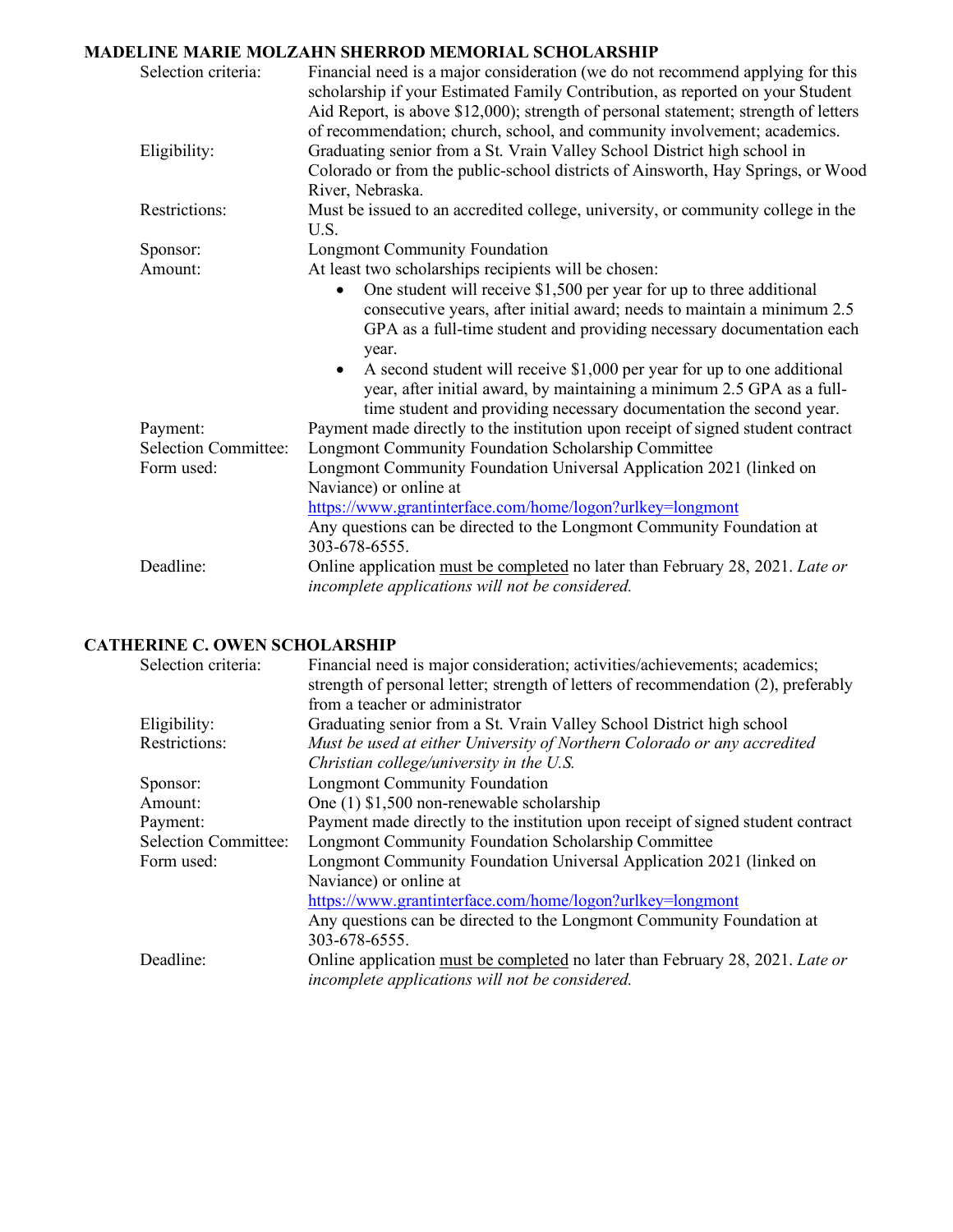## **STEWART GOLDEN MUSIC SCHOLARSHIP**

| Selection criteria:         | Commitment to majoring in voice, piano or organ related music degree (most<br>important); Demonstrated community engagement, volunteer work and/or<br>community service; Potential for success in achieving goals related to music;<br>Academics                                                                 |
|-----------------------------|------------------------------------------------------------------------------------------------------------------------------------------------------------------------------------------------------------------------------------------------------------------------------------------------------------------|
| Eligibility:                | Graduating senior from St. Vrain Valley School District or student enrolled in a<br>Colorado university who attended a St. Vrain Valley school; major in voice,<br>and/or piano and/or organ at a four-year accredited Colorado university with a<br>strong music program; have a cumulative GPA of at least 2.5 |
| Restrictions:               | Must be issued to a four-year accredited college or university in Colorado.                                                                                                                                                                                                                                      |
| Sponsor:                    | <b>Longmont Community Foundation</b>                                                                                                                                                                                                                                                                             |
| Amount:                     | One $(1)$ \$1,000 non-renewable scholarship                                                                                                                                                                                                                                                                      |
| Payment:                    | Payment made directly to the institution upon receipt of signed student contract                                                                                                                                                                                                                                 |
| <b>Selection Committee:</b> | Longmont Community Foundation Scholarship Committee                                                                                                                                                                                                                                                              |
| Form used:                  | Longmont Community Foundation Universal Application 2021 (linked on<br>Naviance) or online at                                                                                                                                                                                                                    |
|                             | https://www.grantinterface.com/home/logon?urlkey=longmont                                                                                                                                                                                                                                                        |
|                             | Any questions can be directed to the Longmont Community Foundation at                                                                                                                                                                                                                                            |
|                             | 303-678-6555.                                                                                                                                                                                                                                                                                                    |
| Deadline:                   | Online application must be completed no later than February 28, 2021. Late or<br>incomplete applications will not be considered.                                                                                                                                                                                 |

## **ASCEND ST. VRAIN SCHOLARSHIP**

| Selection criteria:         | Strength of personal statement in demonstrating drive and ambition in achieving<br>post-secondary educational goals; demonstrated well-rounded individual;<br>strength of letters of recommendation; potential for success in achieving goals;<br>top candidates will be invited to submit a short two to three minute video around<br>the end of March to early April.                                                                                                                                                                                                                                                                                                                                     |
|-----------------------------|-------------------------------------------------------------------------------------------------------------------------------------------------------------------------------------------------------------------------------------------------------------------------------------------------------------------------------------------------------------------------------------------------------------------------------------------------------------------------------------------------------------------------------------------------------------------------------------------------------------------------------------------------------------------------------------------------------------|
| Eligibility:                | Graduating senior from St. Vrain Valley School District and must have<br>completed the Free Application for Federal Student Aid (FAFSA). Middle<br>income families.                                                                                                                                                                                                                                                                                                                                                                                                                                                                                                                                         |
| Restrictions:               | Must be issued to an accredited technical school, vocational school, community<br>college, college or university in Colorado.                                                                                                                                                                                                                                                                                                                                                                                                                                                                                                                                                                               |
| Sponsor:                    | <b>Longmont Community Foundation</b>                                                                                                                                                                                                                                                                                                                                                                                                                                                                                                                                                                                                                                                                        |
| Amount:                     | Multiple scholarships will be awarded at various levels from \$1,500, one-time<br>scholarships to renewable scholarships for up to three additional consecutive<br>years by being a full-time student and maintaining a minimum 2.5 GPA.<br>Necessary documentation must be provided each year. Scholarships will be<br>awarded to students continuing on to vocational or technical schools AND to<br>students continuing on two-year or four-year colleges/universities. Two \$1,500<br>scholarships will be awarded to female students pursuing engineering degrees<br>(sponsored by Xilinx). One \$2,500 trade scholarship funded by the Braly Family<br>Foundation, renewable for one additional year. |
| Payment:                    | Payment made directly to the institution, upon receipt of signed student contract                                                                                                                                                                                                                                                                                                                                                                                                                                                                                                                                                                                                                           |
| <b>Selection Committee:</b> | Longmont Community Foundation Scholarship Committee                                                                                                                                                                                                                                                                                                                                                                                                                                                                                                                                                                                                                                                         |
| Form used:                  | Longmont Community Foundation Universal Application 2021 (linked on<br>Naviance) or online at<br>https://www.grantinterface.com/home/logon?urlkey=longmont<br>Any questions can be directed to the Longmont Community Foundation at                                                                                                                                                                                                                                                                                                                                                                                                                                                                         |
| Deadline:                   | 303-678-6555.<br>Online application must be completed no later than February 28, 2021. Late or<br>incomplete applications will not be considered.                                                                                                                                                                                                                                                                                                                                                                                                                                                                                                                                                           |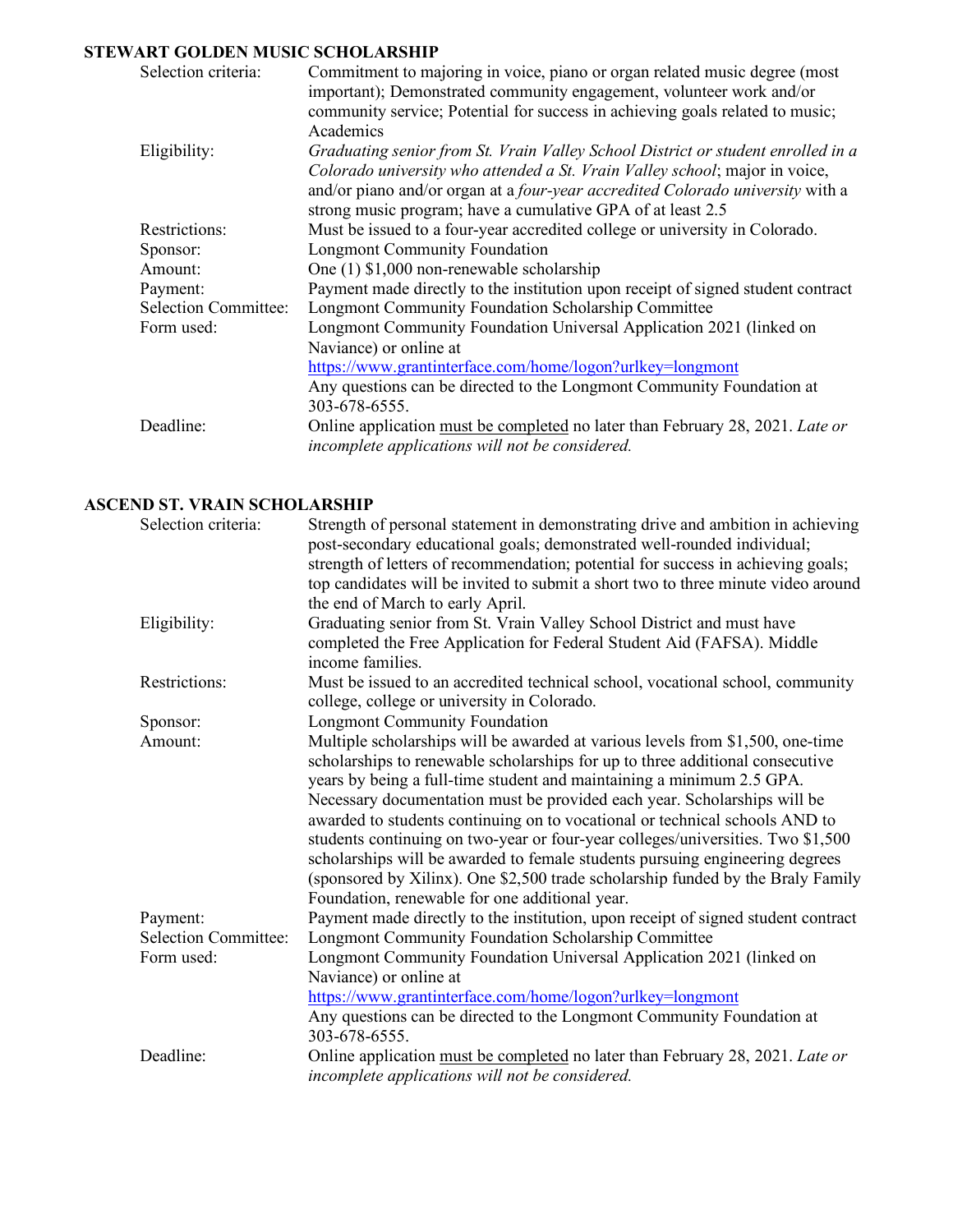## **DR. JACK AND MARGARET BEYNON MEMORIAL SCHOLARSHIP**

| Selection criteria:         | Overall strength of application; academics and letters of recommendation (2),<br>preferably from a teacher, administrator or coach |
|-----------------------------|------------------------------------------------------------------------------------------------------------------------------------|
| Eligibility:                | Graduating senior, male athlete from Frederick High School                                                                         |
| Restrictions:               | Must be issued to a four-year accredited college or university in Colorado.                                                        |
| Sponsor:                    | <b>Longmont Community Foundation</b>                                                                                               |
| Amount:                     | One (1) \$2,000 minimum, non-renewable scholarship                                                                                 |
| Payment:                    | Payment made directly to the institution upon receipt of signed student contract                                                   |
| <b>Selection Committee:</b> | Longmont Community Foundation Scholarship Committee                                                                                |
| Form used:                  | Longmont Community Foundation Universal Application 2021 (linked on                                                                |
|                             | Naviance) or online at                                                                                                             |
|                             | https://www.grantinterface.com/home/logon?urlkey=longmont                                                                          |
|                             | Any questions can be directed to the Longmont Community Foundation at                                                              |
|                             | 303-678-6555.                                                                                                                      |
| Deadline:                   | Online application must be completed no later than February 28, 2021. Late or<br>incomplete applications will not be considered.   |

## **JARED SEKICH SCHOLARSHIP**

| Selection criteria:         | Overall strength of application; commitment to the agricultural field as         |
|-----------------------------|----------------------------------------------------------------------------------|
|                             | demonstrated by application and letters of recommendation (2), preferably from a |
|                             | teacher, administrator or employer.                                              |
| Eligibility:                | Graduating senior, from either Roosevelt or Mead High School                     |
| Restrictions:               | Must be issued to an accredited vocational/trade school, two-year or four-year   |
|                             | college or university.                                                           |
| Sponsor:                    | <b>Longmont Community Foundation</b>                                             |
| Amount:                     | One (1) \$2,000, non-renewable scholarship                                       |
| Payment:                    | Payment made directly to the institution upon receipt of signed student contract |
| <b>Selection Committee:</b> | Longmont Community Foundation Scholarship Committee                              |
| Form used:                  | Jared Sekich Scholarship online application (linked in Naviance). Online         |
|                             | Longmont Community Foundation Universal Application 2021 (linked on              |
|                             | Naviance) or online at                                                           |
|                             | https://www.grantinterface.com/home/logon?urlkey=longmont                        |
|                             | Any questions can be directed to the Longmont Community Foundation at            |
|                             | 303-678-6555.                                                                    |
| Deadline:                   | Online application must be completed no later than February 28, 2021. Late or    |
|                             | incomplete applications will not be considered.                                  |

#### **JOEY IRWIN SCHOLARSHIP**

| Overall strength of application; letters of recommendation (2), preferably from a<br>teacher, administrator or employer. Top candidates will be invited to submit a |
|---------------------------------------------------------------------------------------------------------------------------------------------------------------------|
| two to three-minute video around the end of March or early April.                                                                                                   |
| Graduating senior, from Frederick High School, with a minimum of 2.5 GPA                                                                                            |
| Must be issued to an accredited vocational, technical or trade school                                                                                               |
| <b>Longmont Community Foundation</b>                                                                                                                                |
| Up to \$10,000, non-renewable, will be distributed annually                                                                                                         |
| Payment made directly to the institution upon receipt of signed student contract                                                                                    |
| <b>Longmont Community Foundation Scholarship Committee</b>                                                                                                          |
| Longmont Community Foundation Universal Application 2021 (linked on                                                                                                 |
| Naviance) or online at                                                                                                                                              |
| https://www.grantinterface.com/home/logon?urlkey=longmont                                                                                                           |
| Any questions can be directed to the Longmont Community Foundation at                                                                                               |
| 303-678-6555.                                                                                                                                                       |
| Online application must be completed no later than February 28, 2021. Late or<br>incomplete applications will not be considered.                                    |
|                                                                                                                                                                     |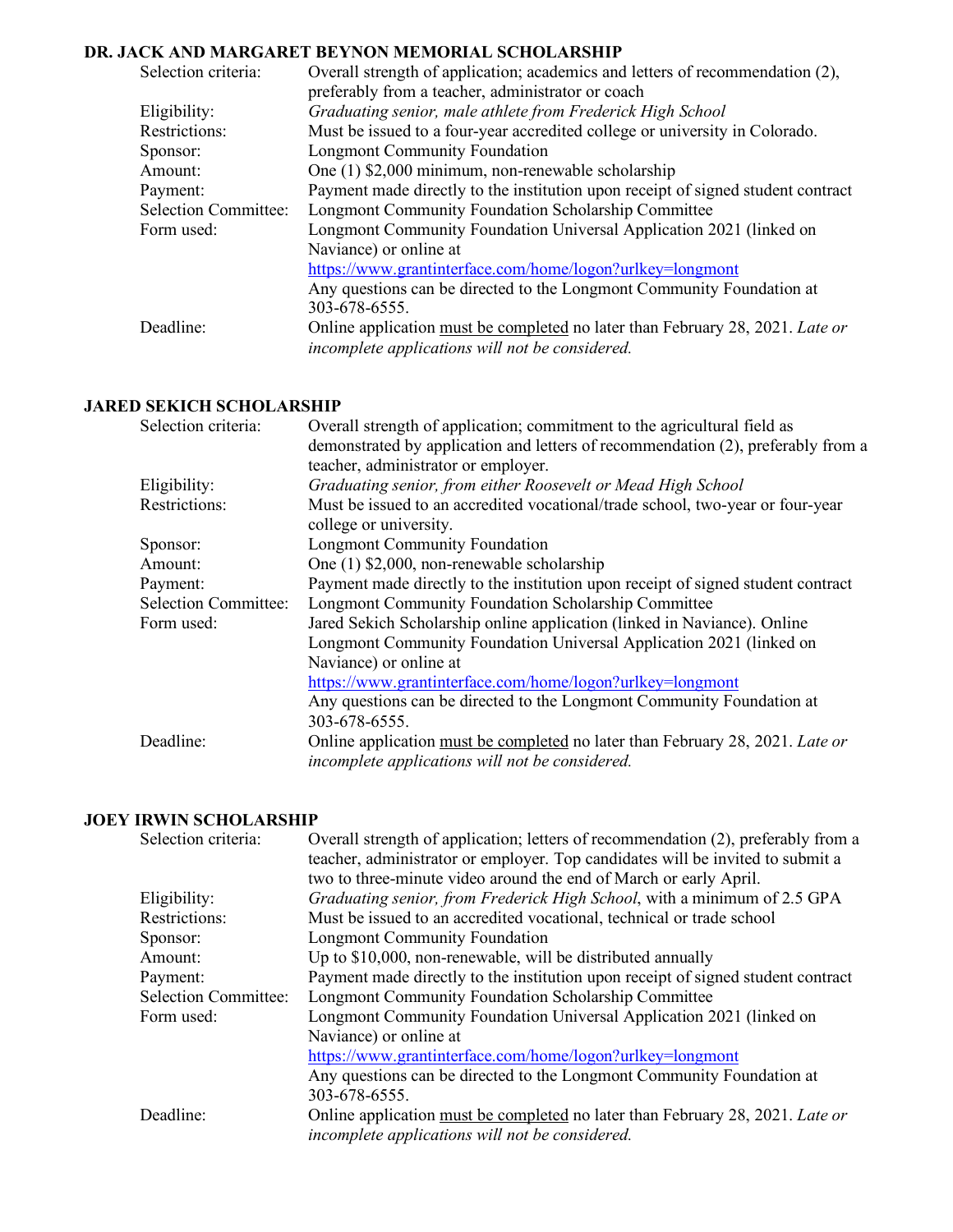## **MARK MARTINEZ SCHOLARSHIP**

| Selection criteria:         | Overall strength of application; letters of recommendation (2), preferably from a<br>teacher, administrator or employer. Top candidates will be invited to submit a<br>two to three-minute video around the end of March or early April. |
|-----------------------------|------------------------------------------------------------------------------------------------------------------------------------------------------------------------------------------------------------------------------------------|
| Eligibility:                | Graduating senior, from Frederick High School, with a minimum of 2.5 GPA,<br>with no Fs on the transcript                                                                                                                                |
| Restrictions:               | Must be issued to an accredited two or four-year college or university in<br>Colorado                                                                                                                                                    |
| Sponsor:                    | <b>Longmont Community Foundation</b>                                                                                                                                                                                                     |
| Amount:                     | Up to \$10,000, non-renewable, will be distributed annually                                                                                                                                                                              |
| Payment:                    | Payment made directly to the institution upon receipt of signed student contract                                                                                                                                                         |
| <b>Selection Committee:</b> | Longmont Community Foundation Scholarship Committee                                                                                                                                                                                      |
| Form used:                  | Longmont Community Foundation Universal Application 2021 (linked on                                                                                                                                                                      |
|                             | Naviance) or online at                                                                                                                                                                                                                   |
|                             | https://www.grantinterface.com/home/logon?urlkey=longmont                                                                                                                                                                                |
|                             | Any questions can be directed to the Longmont Community Foundation at                                                                                                                                                                    |
|                             | 303-678-6555.                                                                                                                                                                                                                            |
| Deadline:                   | Online application must be completed no later than February 28, 2021. Late or<br>incomplete applications will not be considered.                                                                                                         |

### **MEAD AREA TRADE AND VOCATIONAL SCHOLARSHIP**

| Selection criteria:  | Overall strength of application; letters of recommendation (2), preferably from a<br>teacher, administrator or employer. Top candidates will be invited to submit a<br>two to three-minute video around the end of March or early April. |
|----------------------|------------------------------------------------------------------------------------------------------------------------------------------------------------------------------------------------------------------------------------------|
|                      |                                                                                                                                                                                                                                          |
| Eligibility:         | Graduating senior, from Mead High School/Mead resident and 21 years of age<br>or younger                                                                                                                                                 |
| Restrictions:        | Must be issued to an accredited technical or vocational school                                                                                                                                                                           |
| Sponsor:             | <b>Longmont Community Foundation</b>                                                                                                                                                                                                     |
| Amount:              | Two $(2)$ \$1,000, non-renewable scholarships                                                                                                                                                                                            |
| Payment:             | Payment made directly to the institution upon receipt of signed student contract                                                                                                                                                         |
| Selection Committee: | <b>Longmont Community Foundation Scholarship Committee</b>                                                                                                                                                                               |
| Form used:           | Longmont Community Foundation Universal Application 2021 (linked on                                                                                                                                                                      |
|                      | Naviance) or online at                                                                                                                                                                                                                   |
|                      | https://www.grantinterface.com/home/logon?urlkey=longmont                                                                                                                                                                                |
|                      | Any questions can be directed to the Longmont Community Foundation at                                                                                                                                                                    |
|                      | 303-678-6555.                                                                                                                                                                                                                            |
| Deadline:            | Online application must be completed no later than February 28, 2021. Late or<br>incomplete applications will not be considered.                                                                                                         |

## **HOE AND HOPE GARDEN CLUB SCHOLARSHIP**

| Selection criteria:  | Minimum GPA 3.0; Personal Essay—see application for topics to be covered.          |
|----------------------|------------------------------------------------------------------------------------|
|                      | Two letters of recommendation.                                                     |
| Eligibility:         | Graduating high school senior; Colorado resident;                                  |
| Sponsor:             | Hoe and Hope Garden Club—Longmont, Colorado                                        |
| Amount:              | \$500                                                                              |
| Payable:             | Payment made directly to college, university, or trade school                      |
| Selection committee: | Hoe and Hope Garden Club scholarship committee                                     |
| Form used:           | Hoe and Hope Garden Club Scholarship Application (found on Naviance) or the        |
|                      | Hoe and Hope Garden Club website:                                                  |
|                      | www.hoeandhopegardenclub.com/scholarship; Include transcript                       |
| Deadline:            | Postmarked March 31, 2021. Send directly to address on application                 |
| Other information:   | Mail completed application, transcripts, two letters of recommendation, and        |
|                      | personal letter answering the question under criteria to the address at the bottom |
|                      | of the application                                                                 |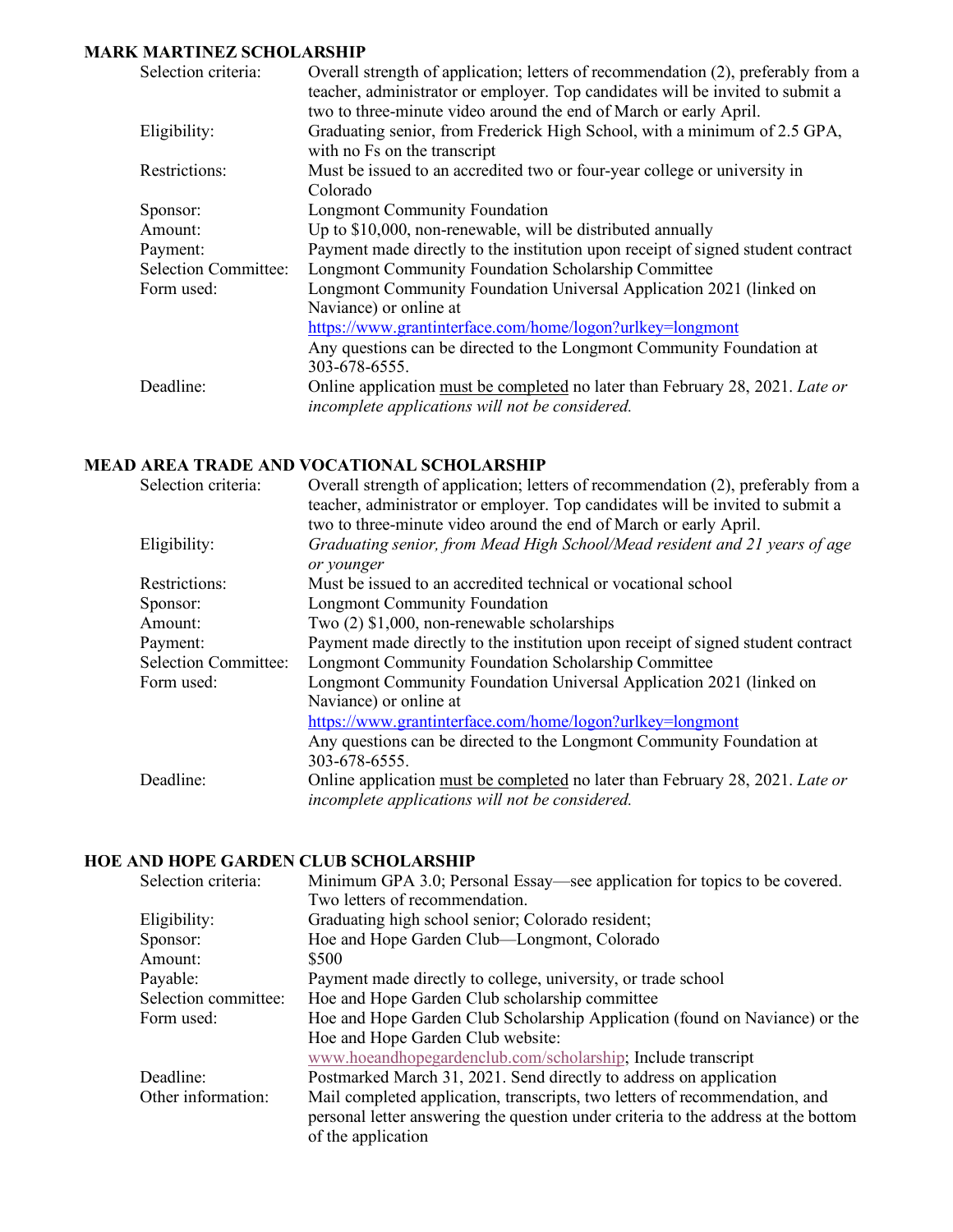## **ELEVATIONS SCHOLARS, UNIVERSITY OF COLORADO AT BOULDER**

| Selection criteria:           | Student must be enrolled full-time (minimum 12 credit hours per semester);<br>member in good standing of Elevations Credit Union; must maintain a 2.5 GPA<br>for all four school years; must be in the "highest need" category as established by |
|-------------------------------|--------------------------------------------------------------------------------------------------------------------------------------------------------------------------------------------------------------------------------------------------|
|                               | the Office of Financial Aid                                                                                                                                                                                                                      |
| Eligibility:<br>Restrictions: | Graduating senior from any St. Vrain Valley School District high school<br>Must attend University of Colorado at Boulder, and one student will be selected<br>by the LEEDS School of Business and three from the College of Arts and             |
|                               | Sciences; recipients will be required to commit to one project annually for<br><b>Elevations Credit Union</b>                                                                                                                                    |
| Sponsor:                      | <b>Elevations Credit Union</b>                                                                                                                                                                                                                   |
| Amount:                       | Four (4) scholarships, each for approximately \$8,000                                                                                                                                                                                            |
| Payable:                      | University of Colorado, Boulder, CO                                                                                                                                                                                                              |
| Selection committee:          | University of Colorado Office of Financial Aid                                                                                                                                                                                                   |
| Form used:                    | Online only (linked in Naviance):                                                                                                                                                                                                                |
|                               | https://www.elevationscu.com/foundation/scholarships                                                                                                                                                                                             |
|                               | Click on link for Financial Aid Office under Elevations Scholars, University of                                                                                                                                                                  |
|                               | Colorado at Boulder                                                                                                                                                                                                                              |
| Deadline:                     | March 6, 2021                                                                                                                                                                                                                                    |
| Other information:            | Apply through the Office of Financial Aid and mention that you are a St. Vrain<br>Valley graduate and an Elevations Credit Union member desiring to attend the<br>LEEDS School of Business or the College of Arts and Sciences                   |

#### **ELEVATIONS FOUNDATION WM. C "BILL" STERNER MEMORIAL SCHOLARSHIP**

| етаново господнов мм. С | - DILLE-STEINALIN MEMOIALE SCHOLAINSI                                             |
|-------------------------|-----------------------------------------------------------------------------------|
| Selection criteria:     | Selection is based on financial need; personal and career goals and academic      |
|                         | performance; student must be a member in good standing of Elevations Credit       |
|                         | Union at the time the scholarship is awarded.                                     |
|                         | Essay explaining "Why I Want to go to College and What Influenced My<br>$1_{-}$   |
|                         | Decision;" essay not to exceed 500 words. Suggestions: Identify your              |
|                         | personal interests and career goals and provide information relevant to           |
|                         | achieving them—this may include educational accomplishments,                      |
|                         | volunteerism, extracurricular activities, or work experience. The essay should    |
|                         | reflect your personal goals and values                                            |
|                         | Letters of recommendation from two references other than family members<br>2.     |
|                         | supporting your commitment to your goals                                          |
|                         | Copy of your high school transcript<br>3 <sub>1</sub>                             |
|                         | 4. Copy of FAFSA Student Aid Report (SAR) Copy only of SAR not entire             |
|                         | FAFSA application                                                                 |
|                         | 5. List of other scholarships for which you applied, the status of each and       |
|                         | amounts of awards                                                                 |
|                         | Copy of University of Colorado - Boulder acceptance letter. If you have not<br>6. |
|                         | yet received a letter of acceptance, obtain a letter from your counselor stating  |
|                         | the University of Colorado - Boulder and the date the application for             |
|                         | admission was mailed.                                                             |
|                         | 7. Recent photo for use in Elevations Credit union promotional materials.         |
|                         | Photos will not be shared with the review committee                               |
| Eligibility:            | Graduating senior from an accredited Colorado high school who is a member in      |
|                         | good standing of Elevations Credit Union at the time the scholarship is awarded.  |
| Restrictions:           | Must attend University of Colorado at Boulder as a full-time student.             |
| Sponsor:                | <b>Elevations Foundation</b>                                                      |
| Amount:                 | Scholarships ranging from \$500 - \$5,000                                         |
| Payable:                | Directly to University of Colorado, Boulder, CO                                   |
| Selection committee:    | Scholarship Committee of Elevations Foundation                                    |
| Form used:              | Online only (linked in Naviance):                                                 |
|                         | https://www.elevationscu.com/community/elevations-foundation/scholarships         |
|                         | Click on link for Elevations Credit Union Wm C "Bill" Sterner Memorial            |
|                         | Scholarship Application                                                           |
| Deadline:               | March 1, 2021                                                                     |
|                         |                                                                                   |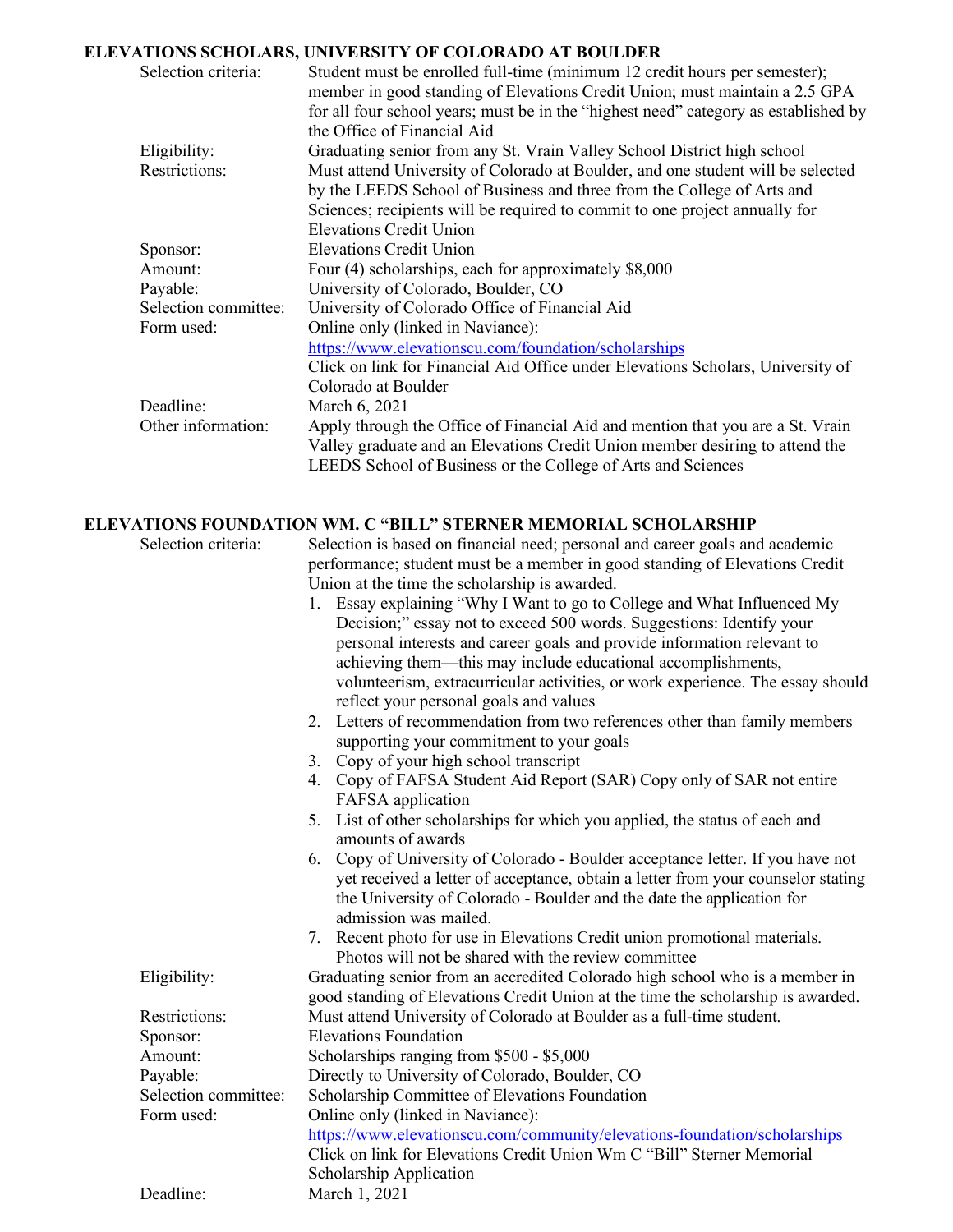## **ELEVATIONS FOUNDATION M.R. HELLIE SCHOLARSHIP**

| Selection criteria:  | Selection is based on financial need; personal and career goals and academic<br>performance; student must be a member in good standing of Elevations Credit<br>Union at the time the scholarship is awarded.<br>1. Essay explaining "Why I Want to go to College and What Influenced my<br>Decision;" essay not to exceed 500 words. Suggestions: Identify your<br>personal interests and career goals and provide information relevant to<br>achieving them—this may include educational accomplishments,<br>volunteerism, extracurricular activities, or work experience. The essay should<br>reflect your personal goals and values<br>2. Letters of recommendation from two references other than family members<br>supporting your commitment to your goals<br>3. Copy of your high school transcript<br>4. Copy of FAFSA Student Aid Report (SAR) Copy only of SAR not entire<br>FAFSA application<br>List of other scholarships for which you applied, the status of each and<br>5.<br>amounts of awards<br>Copy of college or university acceptance letter, preferred. If you have not yet<br>6.<br>received a letter of acceptance, obtain a letter from your counselor stating the<br>name of the college or university and the date the application for admission<br>was mailed.<br>7. Recent photo for use in Elevations Credit union promotional materials. |
|----------------------|--------------------------------------------------------------------------------------------------------------------------------------------------------------------------------------------------------------------------------------------------------------------------------------------------------------------------------------------------------------------------------------------------------------------------------------------------------------------------------------------------------------------------------------------------------------------------------------------------------------------------------------------------------------------------------------------------------------------------------------------------------------------------------------------------------------------------------------------------------------------------------------------------------------------------------------------------------------------------------------------------------------------------------------------------------------------------------------------------------------------------------------------------------------------------------------------------------------------------------------------------------------------------------------------------------------------------------------------------------------------------|
| Eligibility:         | Photos will not be shared with the review committee<br>Graduating senior from an accredited Colorado high school who is a member in<br>good standing of Elevations Credit Union at the time the scholarship is awarded.                                                                                                                                                                                                                                                                                                                                                                                                                                                                                                                                                                                                                                                                                                                                                                                                                                                                                                                                                                                                                                                                                                                                                  |
| Restrictions:        | Must attend an accredited college or university as a full-time student.                                                                                                                                                                                                                                                                                                                                                                                                                                                                                                                                                                                                                                                                                                                                                                                                                                                                                                                                                                                                                                                                                                                                                                                                                                                                                                  |
| Sponsor:             | <b>Elevations Foundation</b>                                                                                                                                                                                                                                                                                                                                                                                                                                                                                                                                                                                                                                                                                                                                                                                                                                                                                                                                                                                                                                                                                                                                                                                                                                                                                                                                             |
| Amount:              | Scholarships ranging from \$500 - \$5,000                                                                                                                                                                                                                                                                                                                                                                                                                                                                                                                                                                                                                                                                                                                                                                                                                                                                                                                                                                                                                                                                                                                                                                                                                                                                                                                                |
| Payable:             | Directly to college or university.                                                                                                                                                                                                                                                                                                                                                                                                                                                                                                                                                                                                                                                                                                                                                                                                                                                                                                                                                                                                                                                                                                                                                                                                                                                                                                                                       |
| Selection committee: | Scholarship Committee of Elevations Foundation                                                                                                                                                                                                                                                                                                                                                                                                                                                                                                                                                                                                                                                                                                                                                                                                                                                                                                                                                                                                                                                                                                                                                                                                                                                                                                                           |
| Form used:           | Online only (linked in Naviance):                                                                                                                                                                                                                                                                                                                                                                                                                                                                                                                                                                                                                                                                                                                                                                                                                                                                                                                                                                                                                                                                                                                                                                                                                                                                                                                                        |
|                      | https://www.elevationscu.com/foundation/scholarships                                                                                                                                                                                                                                                                                                                                                                                                                                                                                                                                                                                                                                                                                                                                                                                                                                                                                                                                                                                                                                                                                                                                                                                                                                                                                                                     |
|                      | Click on link for Elevations Credit Union M.R. Hellie Scholarship Application                                                                                                                                                                                                                                                                                                                                                                                                                                                                                                                                                                                                                                                                                                                                                                                                                                                                                                                                                                                                                                                                                                                                                                                                                                                                                            |
| Deadline:            | March 1, 2021                                                                                                                                                                                                                                                                                                                                                                                                                                                                                                                                                                                                                                                                                                                                                                                                                                                                                                                                                                                                                                                                                                                                                                                                                                                                                                                                                            |

# **LONGMONT CONSERVATION DISTRICT SCHOLARSHIP**

| Selection criteria:  | Agriculture related major; essay of 250-500 words on soil and water<br>conservation; two letters of recommendation—one from a teacher; Include                                                                                                                               |
|----------------------|------------------------------------------------------------------------------------------------------------------------------------------------------------------------------------------------------------------------------------------------------------------------------|
| Eligibility:         | transcript<br>High School Senior with a physical home address North of Highway 52, South of<br>the Larimer County line or Weld County Road 38, west of Weld County Road 19<br>and East of the Continental Divide. Applicant must major in a field benefiting<br>agriculture. |
| Restrictions:        | Must attend a Colorado college with a major that will be beneficial to production<br>agriculture. Students attending schools out of state will be considered after in-<br>state applicants.                                                                                  |
| Sponsor:             | <b>Longmont Conservation District</b>                                                                                                                                                                                                                                        |
| Amount:              | At least two $(2)$ \$2,000 scholarships $(\$1,000/\text{year}$ for two years)                                                                                                                                                                                                |
| Payable:             | Directly to the college, university or trade school                                                                                                                                                                                                                          |
| Selection committee: | Board of Supervisors of the Longmont Conservation District                                                                                                                                                                                                                   |
| Form used:           | Longmont Conservation District Scholarship Application (found on Naviance)<br>or the application form can be found on our website at www.longmonted.org.<br>Include transcript; two letters of recommendation; and essay                                                     |
| Deadline:            | Postmarked April 1, 2021. Sent directly to address on application.                                                                                                                                                                                                           |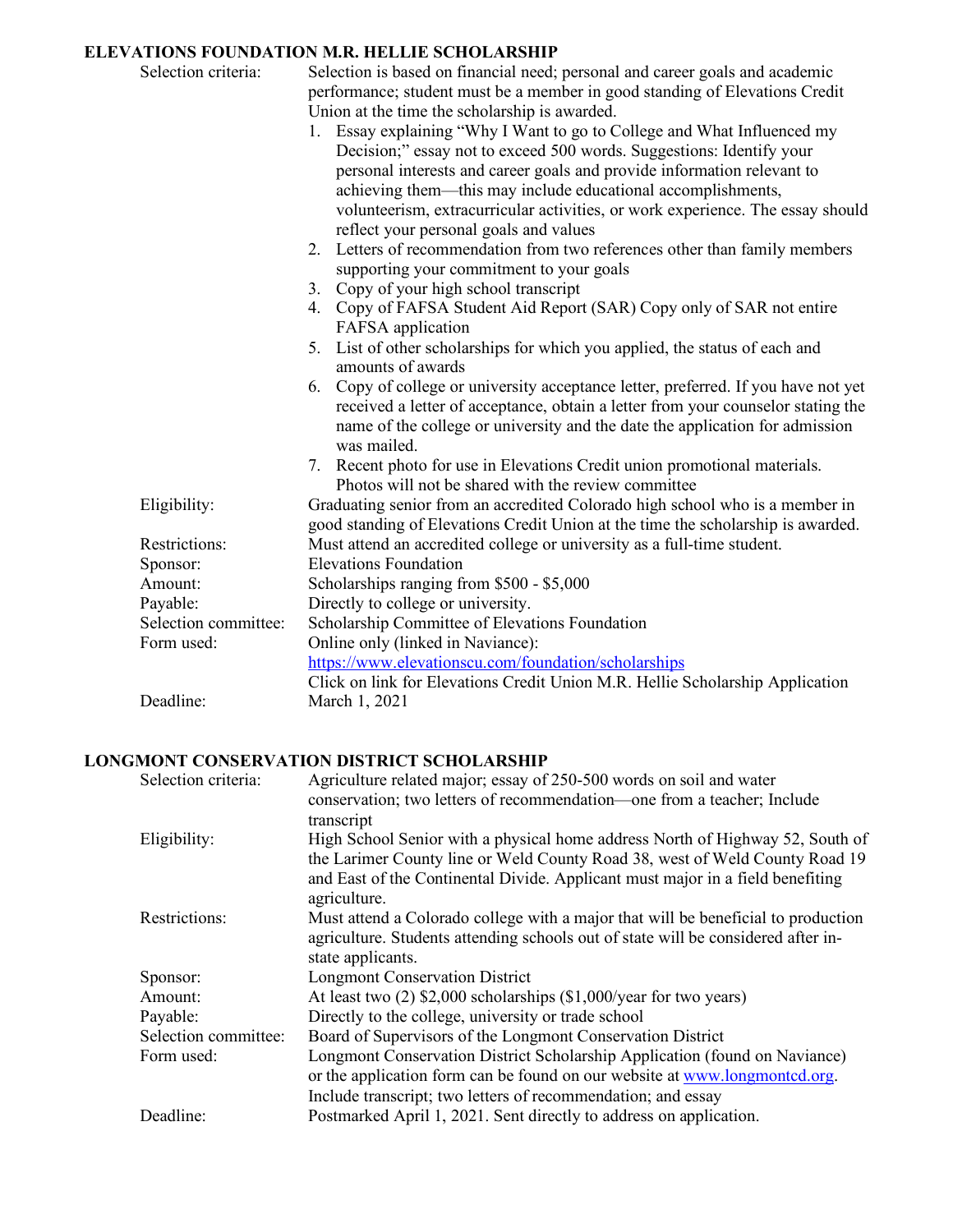# **BOULDER VALLEY CONSERVATION DISTRICT SCHOLARSHIP**

| Selection criteria:  | Agriculture-related, or natural resources field major; essay of 250-500 words on<br>soil and water conservation; two letters of recommendation—one from a teacher;<br>Include transcript                   |
|----------------------|------------------------------------------------------------------------------------------------------------------------------------------------------------------------------------------------------------|
| Eligibility:         | High School Senior with a physical home address south of Highway 52, north of<br>120 <sup>th</sup> Avenue, and west of I-25. Applicant must major Agriculture-related, or<br>natural resources field major |
| Restrictions:        | Must attend a Colorado college with a major that will be beneficial to production<br>agriculture. Students attending schools out of state will be considered after in-<br>state applicants.                |
| Sponsor:             | <b>Boulder Valley Conservation District</b>                                                                                                                                                                |
| Amount:              | One (1) \$500 scholarship                                                                                                                                                                                  |
| Payable:             | Directly to the college, university or trade school                                                                                                                                                        |
| Selection committee: | Board of Supervisors of the Boulder Valley Conservation District                                                                                                                                           |
| Form used:           | Boulder Valley Conservation District Scholarship Application (found on                                                                                                                                     |
|                      | Naviance) or the application form can be found on our website                                                                                                                                              |
|                      | at www.longmonted.org. Include transcript; two letters of recommendation; and                                                                                                                              |
|                      | essay                                                                                                                                                                                                      |
| Deadline:            | Postmarked April 1, 2021. Sent directly to address on application.                                                                                                                                         |

## **RAY PARNABY MEMORIAL SCHOLARSHIP**

| Selection criteria:  | Must be pursuing a degree in music. May be performing or education.                                                                                                                                                                                  |
|----------------------|------------------------------------------------------------------------------------------------------------------------------------------------------------------------------------------------------------------------------------------------------|
| Eligibility:         | Graduating senior from St. Vrain Valley area high school or qualifying home                                                                                                                                                                          |
|                      | school or private high school within the St. Vrain Valley School District                                                                                                                                                                            |
| Restrictions:        | Must attend any accredited college or university in the U.S.A. Must major in                                                                                                                                                                         |
|                      | music performance or music education.                                                                                                                                                                                                                |
| Sponsor:             | Nancy L. Nixon Foundation                                                                                                                                                                                                                            |
| Amount:              | One $(1)$ \$1,000 scholarship                                                                                                                                                                                                                        |
| Payable:             | Paid directly to college or university upon enrollment                                                                                                                                                                                               |
| Selection committee: | Longmont Symphony Orchestra Board and Orchestra members                                                                                                                                                                                              |
|                      | Applicants may be asked to interview and/or audition for the selection                                                                                                                                                                               |
|                      | committee.                                                                                                                                                                                                                                           |
| Form Used:           | Ray Parnaby Memorial Scholarship Application (found on Naviance). Please<br>indicate the name of, and information about the high school from which you will<br>graduate. Send directly to address on the application.                                |
| Deadline:            | Postmarked by Friday, March 26, 2021 or delivered in person by 12:00 p.m. on<br>Friday, March 26, 2021 to the LSO office at 515 Kimbark Street, Suite 105,<br>Longmont, CO 80501                                                                     |
| Other Information:   | Scholarship will be awarded on May 7, 2021<br>Please enclose information relating to your musical background, as stated on the<br>application. Please include the name of the high school you are attending or<br>information about your home school |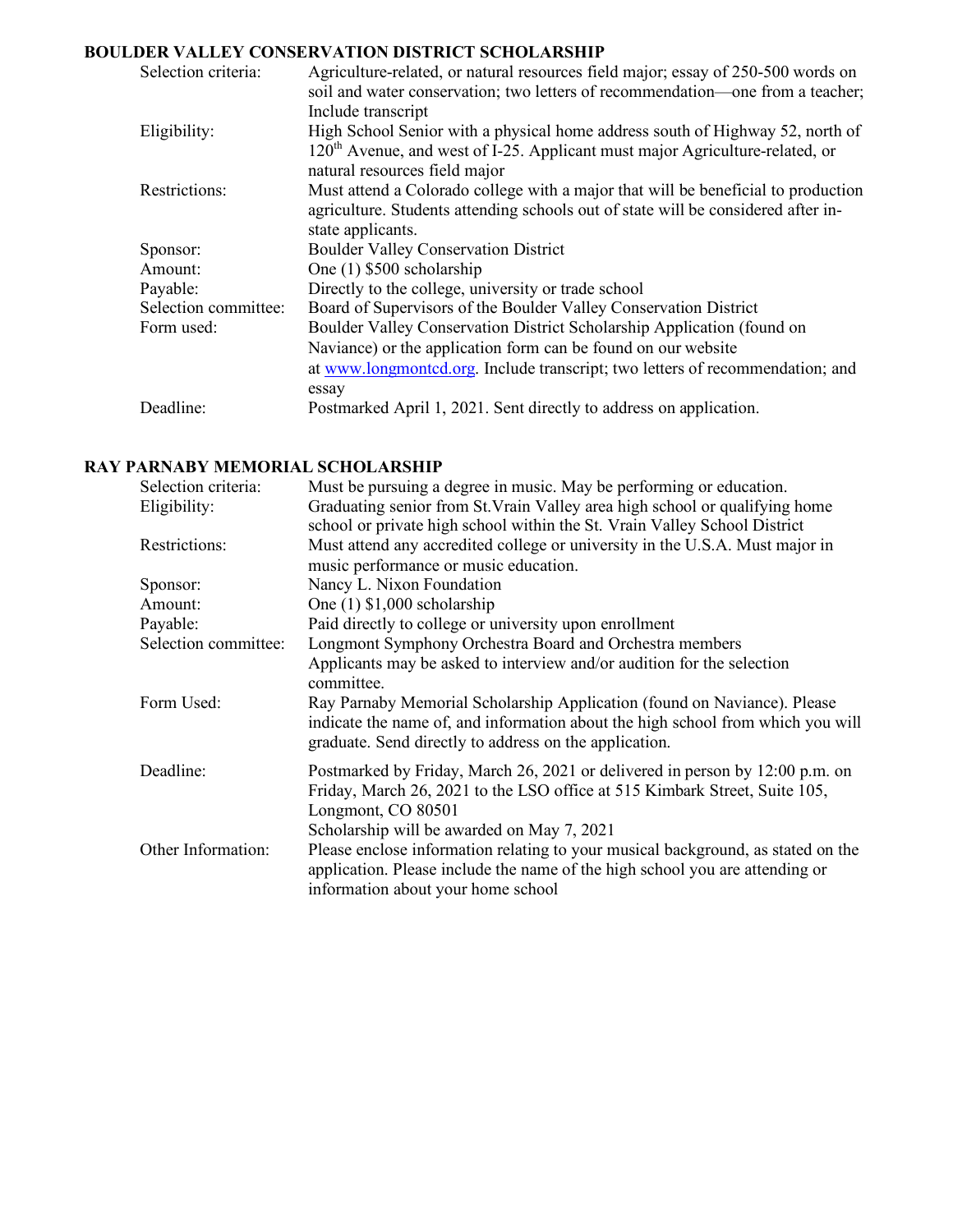# **GARY DICKS MEMORIAL PERFORMANCE SCHOLARSHIP**

| Eligibility:                | Graduating senior from St. Vrain Valley School District High School or<br>qualifying home school or private high school within the St. Vrain Valley School<br>District. |
|-----------------------------|-------------------------------------------------------------------------------------------------------------------------------------------------------------------------|
| Restrictions:               | Must attend an accredited college or university within the U.S.                                                                                                         |
| <b>Selection Basis:</b>     |                                                                                                                                                                         |
|                             | Must be pursuing a degree in music education or music performance. Selection<br>based on level of performance demonstrated on submitted CD or tape.                     |
| Sponsor:                    | Nancy L. Nixon Foundation                                                                                                                                               |
| Amount:                     | One $(1)$ \$1,000 scholarship                                                                                                                                           |
| Payable:                    | Paid directly to college or university upon enrollment.                                                                                                                 |
| <b>Selection Committee:</b> | Longmont Symphony Orchestra Board committee                                                                                                                             |
| Form Used:                  | Gary Dicks Memorial Performance Scholarship Application (found on Naviance)                                                                                             |
| Deadline:                   | Postmarked by Friday, March 26, 2021 or delivered in person by 12:00 p.m. on                                                                                            |
|                             | Friday, March 26, 2021 to the LSO office at 515 Kimbark Street, Suite 105,                                                                                              |
|                             | Longmont, CO 80501                                                                                                                                                      |
|                             | Scholarship will be awarded on May 7, 2021                                                                                                                              |
| Other information:          | Please enclose information relating to your musical background, as stated on the<br>application. Please include a CD or tape demonstrating your level of                |
|                             | performance. The recording should include parts of two selections of contrasting                                                                                        |
|                             | style or time period and should be no longer than 10 minutes in length. Please                                                                                          |
|                             | state name, instrument; voice, and selections at beginning of recording.                                                                                                |
|                             | Accompaniment is strongly encouraged but not mandatory. Recordings will be                                                                                              |
|                             | listened to by an LSO Review committee.                                                                                                                                 |

# **HELEN NOBLE CLARK SCHOLARSHIP P.E.O. Chapter CJ**

| Selection criteria:  | Financial need, accomplishment in academics, leadership, community service,                                                                                     |
|----------------------|-----------------------------------------------------------------------------------------------------------------------------------------------------------------|
| Eligibility:         | and able to exhibit potential for future success<br>High school diploma (2021 graduates are eligible) or GED. Must reside within                                |
|                      | the St. Vrain Valley School District attendance area, and have been accepted into                                                                               |
|                      | an institution of higher education. Must be a young woman.                                                                                                      |
| Sponsor:             | P.E.O. Chapter CJ                                                                                                                                               |
| Amount:              | One $(1)$ \$1,500 scholarship. Renewable with new application for up to four years                                                                              |
| Restrictions:        | Female, under age 21, U.S. or Canadian citizen, must be used in accredited<br>postsecondary institution, fall of academic year following receipt of award       |
| Payable:             | Payable directly to college or university                                                                                                                       |
| Form used:           | Helen Noble Clark Scholarship Application (found on Naviance). Return to<br>address on application. Must include three letters of reference. Include transcript |
| Selection committee: | Scholarship committee in Chapter CJ                                                                                                                             |
| Deadline:            | April 5, 2021. Class of 2021 young women are eligible                                                                                                           |